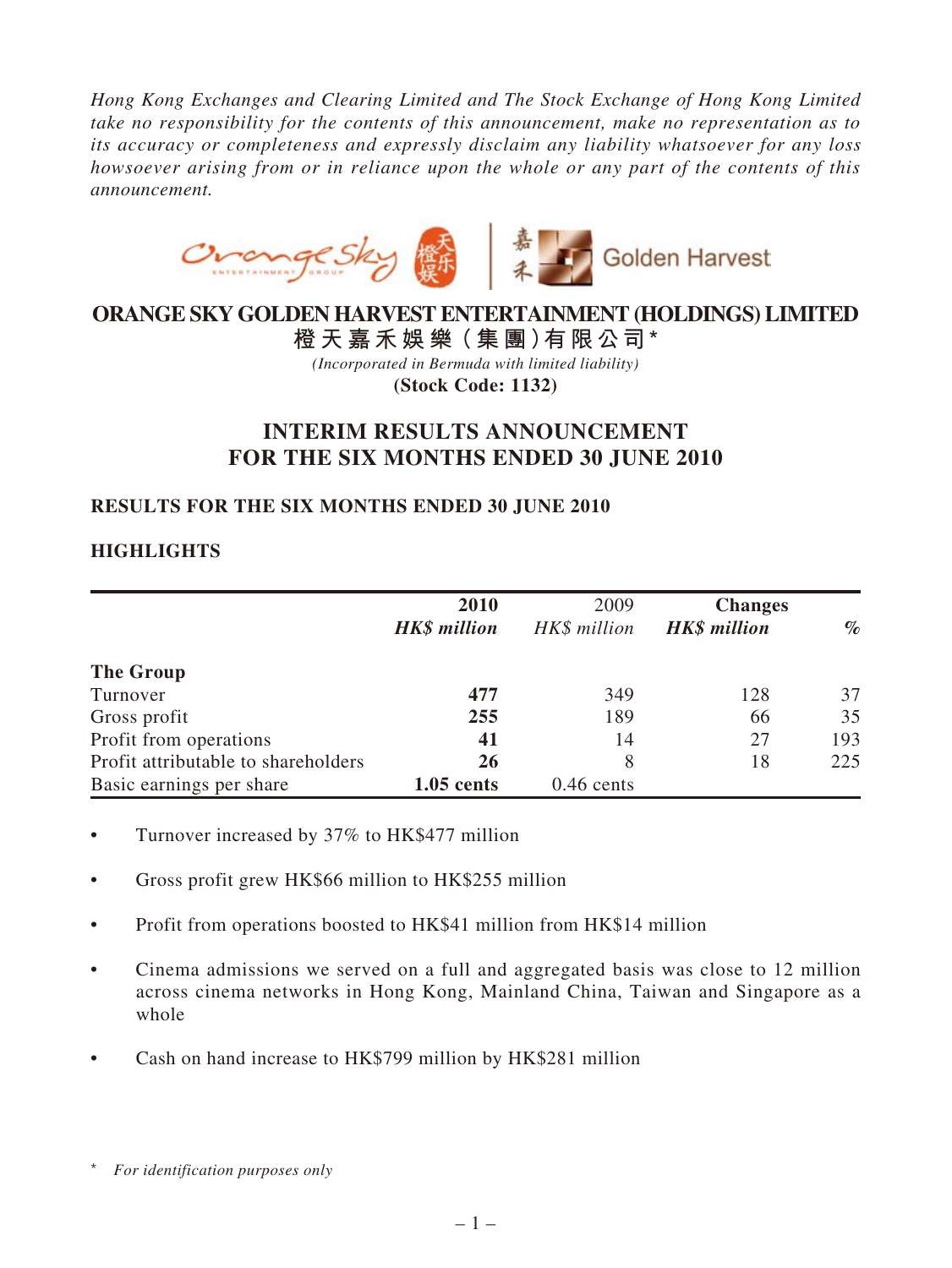# **INTERIM RESULTS**

The Board of Directors (the "Board") of Orange Sky Golden Harvest Entertainment (Holdings) Limited (the "Company") is pleased to announce the unaudited consolidated results of the Company and its subsidiaries (the "Group") for the six months ended 30 June 2010 together with the comparative figures for the preceding six months ended 30 June 2009. The consolidated results have been reviewed by the auditor and the audit committee of the Company.

### **CONSOLIDATED INCOME STATEMENT**

|                                     |                | <b>Six months</b><br>ended      | Six months<br>ended      |
|-------------------------------------|----------------|---------------------------------|--------------------------|
|                                     | <b>Note</b>    | 30 June 2010<br><b>HK\$'000</b> | 30 June 2009<br>HK\$'000 |
|                                     |                | (Unaudited)                     | (Unaudited)              |
| Turnover                            | $\mathfrak{Z}$ | 477,392                         | 348,586                  |
| Cost of sales                       |                | (222, 421)                      | (159, 946)               |
| <b>Gross profit</b>                 |                | 254,971                         | 188,640                  |
| Other revenue                       |                | 32,328                          | 24,192                   |
| Other net income                    | 4(c)           | 27,448                          | 2,447                    |
| Selling and distribution costs      |                | (228,760)                       | (172, 857)               |
| General and administrative expenses |                | (40, 687)                       | (24, 534)                |
| Other operating expenses            |                | (3,976)                         | (3,588)                  |
| <b>Profit from operations</b>       |                | 41,324                          | 14,300                   |
| Finance costs                       | 4(a)           | (2,371)                         | (46)                     |
| <b>Profit before taxation</b>       |                | 38,953                          | 14,254                   |
| Income tax                          | 5              | (12, 398)                       | (5,547)                  |
| <b>Profit for the period</b>        | $\overline{4}$ | 26,555                          | 8,707                    |
| <b>Attributable to:</b>             |                |                                 |                          |
| Equity holders of the Company       |                | 25,522                          | 8,463                    |
| Non-controlling interests           |                | 1,033                           | 244                      |
|                                     |                | 26,555                          | 8,707                    |
| <b>Earnings per share</b>           | 6              |                                 |                          |
| <b>Basic</b>                        |                | 1.05 cents                      | $0.46$ cents             |
|                                     |                |                                 |                          |
| Diluted                             |                | 1.02 cents                      | $0.46$ cents             |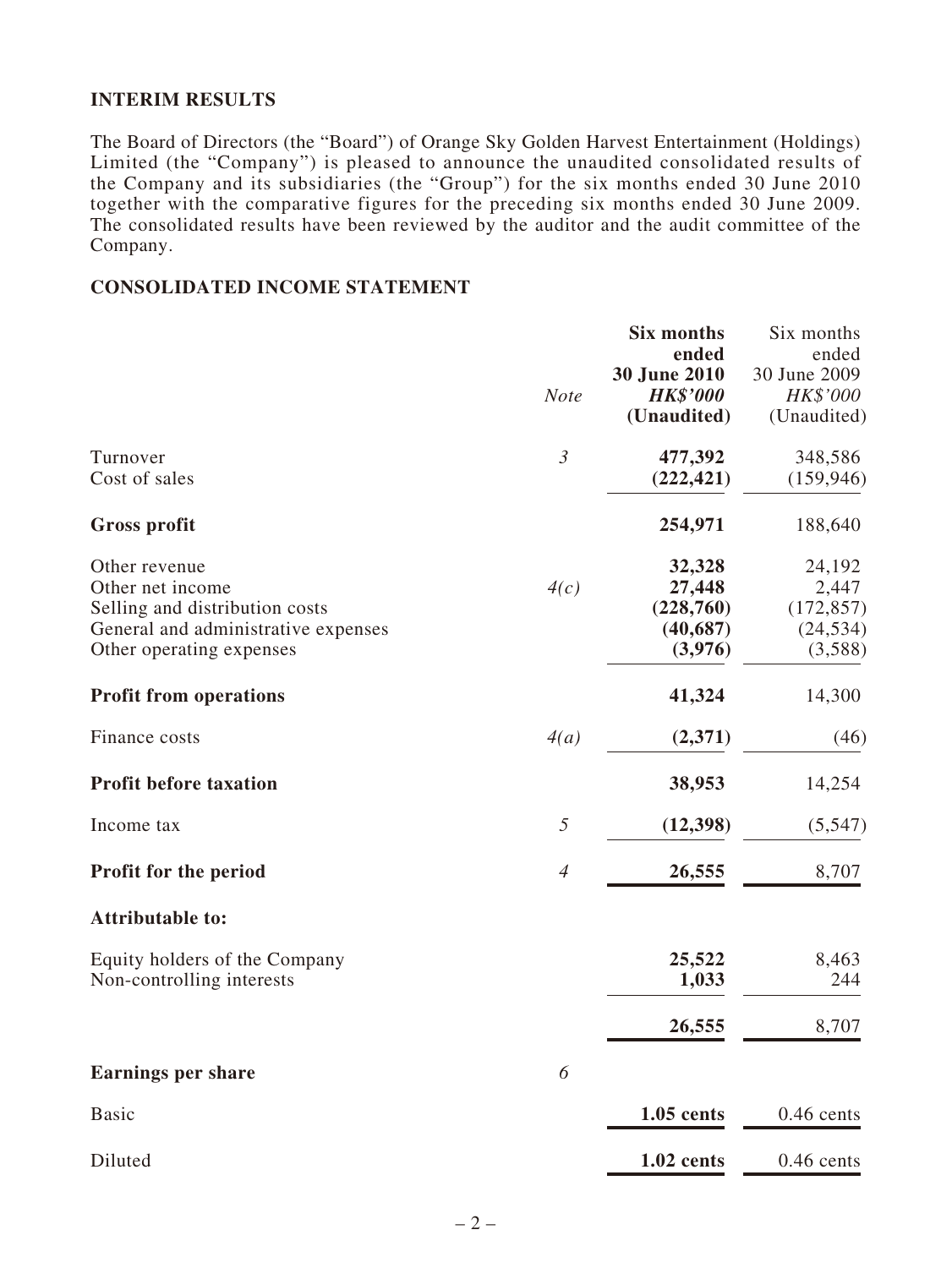# **CONSOLIDATED STATEMENT OF COMPREHENSIVE INCOME**

|                                                                    | <b>Six months</b>   | Six months   |
|--------------------------------------------------------------------|---------------------|--------------|
|                                                                    | ended               | ended        |
|                                                                    | <b>30 June 2010</b> | 30 June 2009 |
|                                                                    | <b>HK\$'000</b>     | HK\$'000     |
|                                                                    | (Unaudited)         | (Unaudited)  |
| Profit for the period                                              | 26,555              | 8,707        |
| Other comprehensive income for the period:                         |                     |              |
| Exchange differences on translation of<br>financial statements of: |                     |              |
| - overseas subsidiaries                                            | 17                  | (2)          |
| - overseas jointly controlled entities                             | (138)               | (2, 552)     |
|                                                                    |                     |              |
|                                                                    | (121)               | (2, 554)     |
| Available-for-sale equity securities:                              |                     |              |
| net movement in the investment revaluation reserve                 | (7, 897)            |              |
|                                                                    |                     |              |
| Total comprehensive income for the period                          | 18,537              | 6,153        |
|                                                                    |                     |              |
| Total comprehensive income attributable to:                        |                     |              |
| Equity holders of the Company                                      | 17,504              | 5,909        |
| Non-controlling interests                                          | 1,033               | 244          |
|                                                                    |                     |              |
| Total comprehensive income for the period                          | 18,537              | 6,153        |
|                                                                    |                     |              |

*Note:* There is no tax effect relating to the above components of the comprehensive income.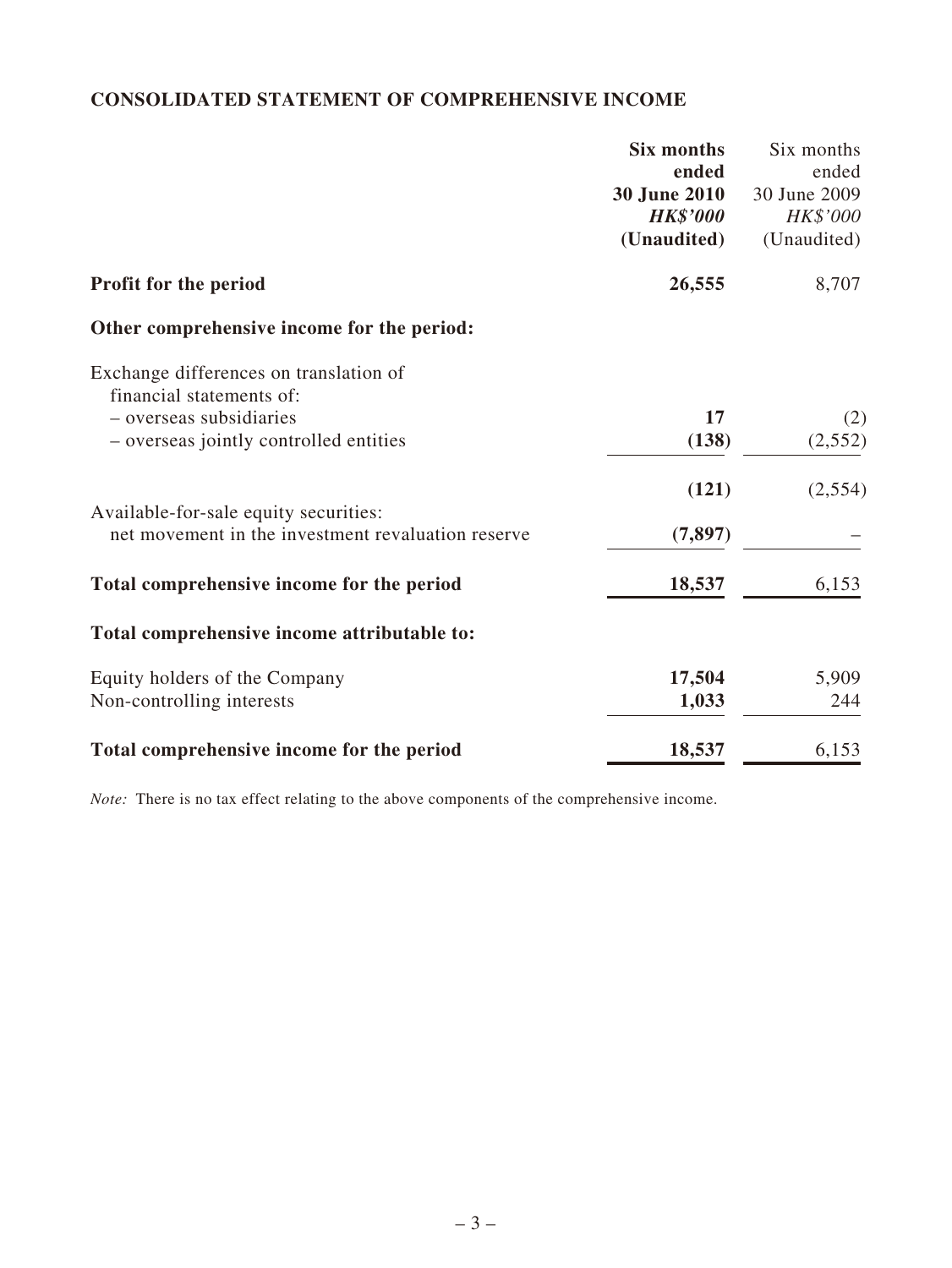# **CONSOLIDATED Statement of Financial Position**

|                                              | <b>Note</b> | As at<br>30 June<br>2010<br><b>HK\$'000</b><br>(Unaudited) | As at<br>31 December<br>2009<br>HK\$'000<br>(Audited) |
|----------------------------------------------|-------------|------------------------------------------------------------|-------------------------------------------------------|
| <b>Non-current assets</b>                    |             |                                                            |                                                       |
| Fixed assets                                 |             | 435,174                                                    | 395,055                                               |
| Loan to a joint venture partner              |             | 5,357                                                      | 5,357                                                 |
| Available-for-sale equity securities         |             | 48,800                                                     | 1,500                                                 |
| Prepaid rental                               |             | 5,062                                                      | 5,592                                                 |
| Club memberships                             |             | 2,490                                                      | 2,490                                                 |
| Rental and other deposits                    |             | 56,947                                                     | 56,214                                                |
| Trademarks                                   |             | 79,421                                                     | 79,421                                                |
| Goodwill                                     |             | 37,432                                                     | 28,538                                                |
| Deferred tax assets                          |             | 384                                                        | 420                                                   |
| Pledged bank deposits                        |             | 15,760                                                     | 25,038                                                |
|                                              |             | 686,827                                                    | 599,625                                               |
| <b>Current assets</b>                        |             |                                                            |                                                       |
| Inventories                                  |             | 2,758                                                      | 2,461                                                 |
| Film rights                                  |             | 73,099                                                     | 75,955                                                |
| Trade receivables                            | 7           | 23,810                                                     | 36,789                                                |
| Other receivables, deposits and prepayments  |             | 92,650                                                     | 91,844                                                |
| Amounts due from jointly controlled entities |             | 1,707                                                      | 1,683                                                 |
| Pledged bank deposits                        |             | 15,078                                                     | 5,425                                                 |
| Deposits and cash                            |             | 799,318                                                    | 517,803                                               |
|                                              |             | 1,008,420                                                  | 731,960                                               |
| <b>Current liabilities</b>                   |             |                                                            |                                                       |
| Trade payables                               | 8           | 81,721                                                     | 97,498                                                |
| Other payables and accrued charges           |             | 77,555                                                     | 73,847                                                |
| Deferred revenue                             |             | 75,864                                                     | 71,987                                                |
| Derivative financial liability               |             | 8,250                                                      |                                                       |
| <b>Bank loans</b>                            |             | 21,241                                                     | 24,201                                                |
| Taxation payable                             |             | 33,471                                                     | 23,103                                                |
|                                              |             | 298,102                                                    | 290,636                                               |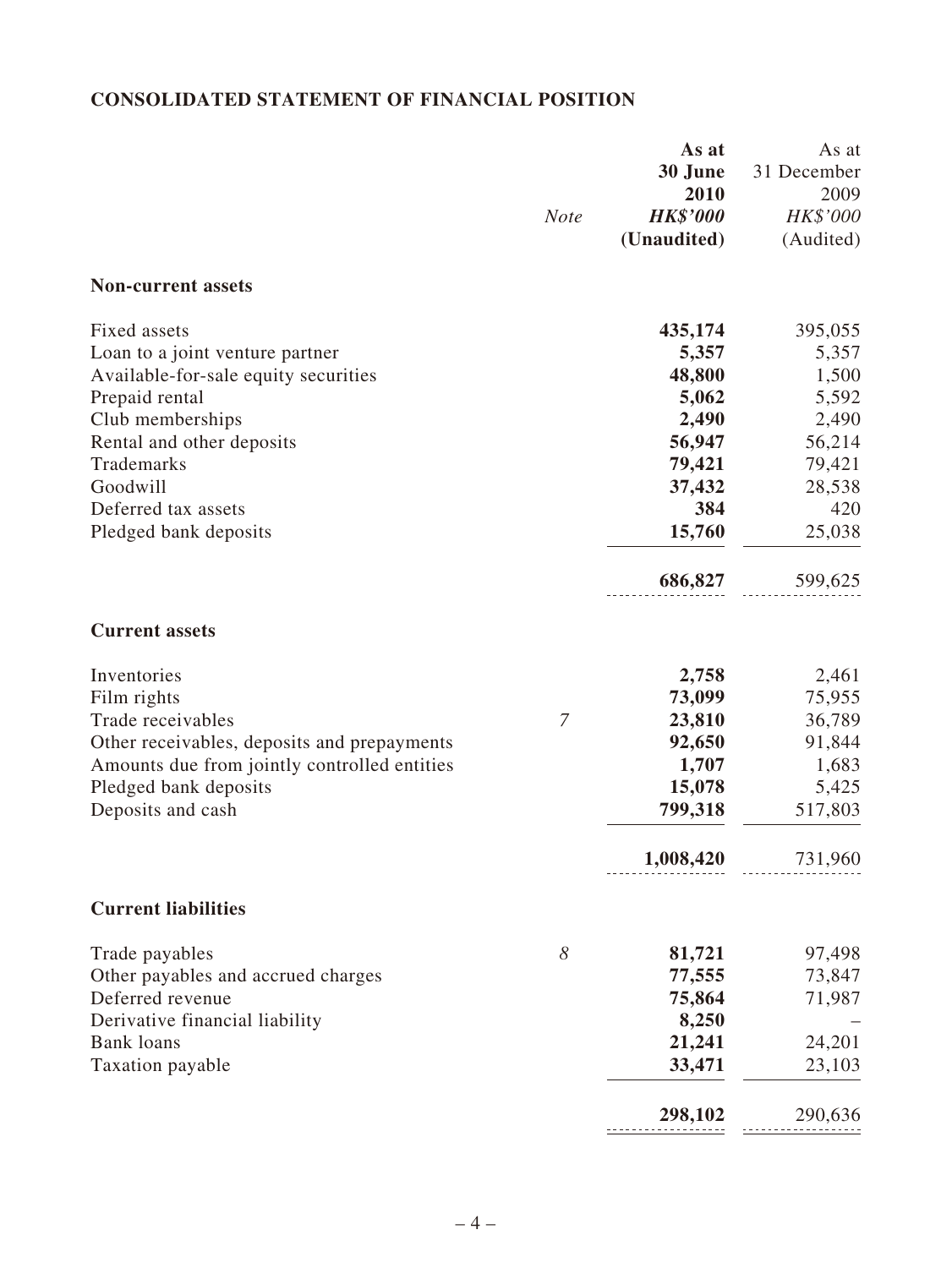|                                                               |             | As at           | As at               |
|---------------------------------------------------------------|-------------|-----------------|---------------------|
|                                                               |             | 30 June         | 31 December         |
|                                                               |             | 2010            | 2009                |
|                                                               | <b>Note</b> | <b>HK\$'000</b> | HK\$'000            |
|                                                               |             | (Unaudited)     | (Audited)           |
| <b>Net current assets</b>                                     |             |                 | 710,318 441,324     |
| <b>Total assets less current liabilities</b>                  |             |                 | 1,397,145 1,040,949 |
| <b>Non-current liabilities</b>                                |             |                 |                     |
| <b>Bank</b> loans                                             |             | 75,002          | 62,732              |
| Convertible note                                              |             | 6,426           | 6,150               |
| Amount due to a jointly controlled entity                     |             | 5,357           | 5,357               |
| Deposits received                                             |             | 4,851           | 4,887               |
| Deferred tax liabilities                                      |             | 13,925          | 13,868              |
|                                                               |             | 105,561         | 92,994              |
| <b>NET ASSETS</b>                                             |             | 1,291,584       | 947,955             |
| <b>Capital and reserves</b>                                   |             |                 |                     |
| Share capital                                                 |             | 254,229         | 219,974             |
| Reserves                                                      |             | 1,026,086       | 726,100             |
| Total equity attributable to equity holders of<br>the Company |             | 1,280,315       | 946,074             |
| <b>Non-controlling interests</b>                              |             | 11,269          | 1,881               |
| <b>TOTAL EQUITY</b>                                           |             | 1,291,584       | 947,955             |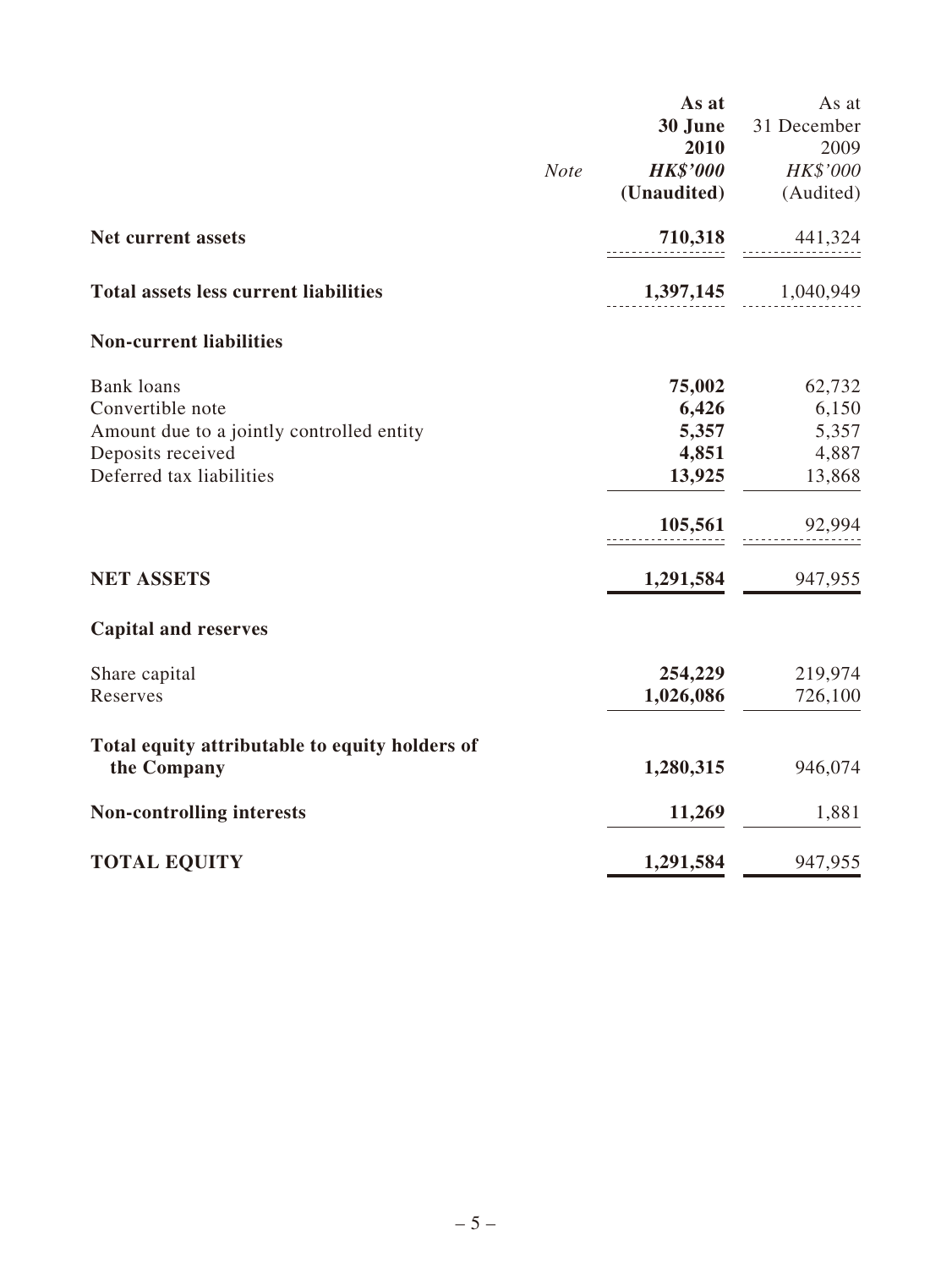# **NOTES TO THE UNAUDITED INTERIM FINANCIAL Statements**

### **1 Basis of preparation**

Pursuant to a resolution of the Board of Directors dated 6 January 2009, the Company's financial year end date was changed from 30 June to 31 December in order to be co-terminus with its subsidiaries in Mainland China. Accordingly, the 2009 audited financial statements covered the eighteen month period from 1 July 2008 to 31 December 2009. In the prior period, the Group issued a first interim report covered the six month period from 1 July 2008 to 31 December 2008 and a second interim report covered the twelve month period from 1 July 2008 to 30 June 2009. The comparative figures of these interim financial statements presented for the consolidated income statement and related notes cover the financial period from 1 January 2009 to 30 June 2009.

These interim financial statements have been prepared in accordance with the applicable disclosure provisions of the Rules Governing the Listing of Securities on The Stock Exchange of Hong Kong Limited and Hong Kong Accounting Standard ("HKAS") 34 "*Interim financial reporting*", issued by the Hong Kong Institute of Certified Public Accountants ("HKICPA").

The interim financial statements have been prepared in accordance with the same accounting policies adopted in the audited financial statements of the Group for the eighteen months ended 31 December 2009, except for the accounting policy changes that are expected to be reflected in the audited financial statements for the year ending 31 December 2010 set out in note 2.

The preparation of the interim financial statements in conformity with HKAS 34 requires management to make judgements, estimates and assumptions that affect the application of policies and reported amounts of assets and liabilities, income and expenses on a year to date basis. Actual results may differ from these estimates.

These interim financial statements contain condensed consolidated financial statements and selected explanatory notes. The notes include an explanation of events and transactions that are significant to an understanding of the changes in financial position and performance of the Group since the audited financial statements of the Group for the eighteen months ended 31 December 2009. The condensed consolidated interim financial statements and notes thereon do not include all of the information required for full set of financial statements prepared in accordance with Hong Kong Financial Reporting Standards ("HKFRSs").

The interim financial statements are unaudited, but have been reviewed by KPMG in accordance with Hong Kong Standard on Review Engagements 2410, "*Review of interim financial information performed by the independent auditor of the entity*", issued by the HKICPA.

The financial information relating to the eighteen months ended 31 December 2009 that is included in the interim financial statements as being previously reported information does not constitute the Company's statutory financial statements for that financial period but is derived from those financial statements. Statutory financial statements for the eighteen months ended 31 December 2009 are available from the Company's registered office. The auditors have expressed an unqualified opinion on those financial statements in their report dated 26 April 2010.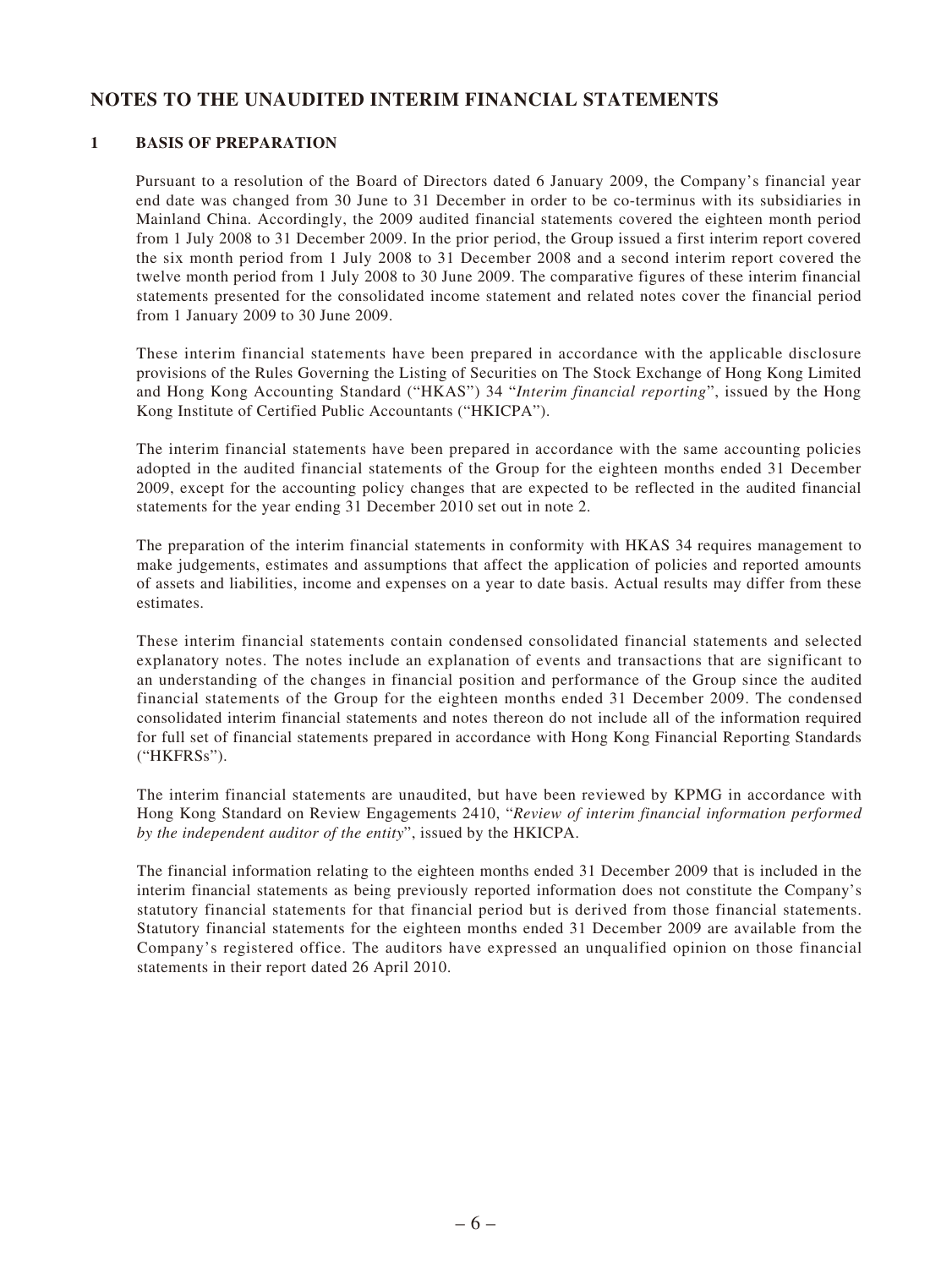### **2. Changes in accounting policies**

The HKICPA has issued the following new and revised HKFRSs, a number of amendments to HKFRSs and new Interpretations that are first effective for the current accounting period of the Group and the Company. Of these, the following developments are relevant to the Group's financial statements:

| HKAS 1 (Revised)              | Presentation of financial statements             |
|-------------------------------|--------------------------------------------------|
| HKFRS 3 (Revised)             | <b>Business combinations</b>                     |
| <b>HKFRS</b> 7 (Amendment)    | Improving disclosures about financial instrument |
| <b>HKFRS 8</b>                | Operating segments                               |
| Amendments to HKAS 27         | Consolidated and separate financial statements   |
| Improvements to HKFRSs (2009) |                                                  |

The impact of the above developments on these condensed interim financial statements is as follows.

#### **(a) HKAS 1 (Revised) –** *Presentation of financial statements*

As a result of the adoption of HKAS 1 (Revised), details of changes in equity during the period arising from transactions with equity holders in their capacity as such have been presented separately from all other income and expenses in a revised consolidated statement of changes in equity. All other items of income and expenses are presented in the consolidated income statement, if they are recognised as part of profit or loss for the period, or otherwise in a new primary statement, the consolidated statement of comprehensive income. The new format for the consolidated statement of comprehensive income has been adopted in these interim financial statements and corresponding amounts have been restated to conform to current period's presentation. This change in presentation has no effect on reported profit or loss, total income and expense or net assets for any of the periods presented.

### **(b) HKFRS 3 (Revised) –** *Business combinations* **and Amendments to HKAS27** *– Consolidated and separate financial statements*

As a result of the adoption of HKFRS 3 (Revised), any business combination acquired on or after 1 January 2010 will be recognised in accordance with the new requirements and detailed guidance contained in HKFRS 3 (Revised).

As a result of the amendments to HKAS 27, as from 1 January 2010 any losses incurred by a nonwholly owned subsidiary will be allocated between the controlling and non-controlling interests in proportion to their interests in that entity, even if this results in a deficit balance within consolidated equity being attributed to the non-controlling interests. Previously, if the allocation of losses to the non-controlling interests would have resulted in a deficit balance, the losses were only allocated to the non-controlling interests if the non-controlling interests were under a binding obligation to make good the losses. In accordance with the transitional provisions in HKAS 27, this new accounting policy is being applied prospectively and therefore previous periods have not been restated.

### **(c) HKFRS 7 (Amendment) –** *Improving disclosures about financial instruments*

As a result of the adoption of the amendments to HKFRS 7, the 2010 annual financial statements will include expanded disclosures about the fair value measurement of the Group's financial instruments, categorising these fair value measurements into a three-level fair value hierarchy according to the extent to which they are based on observable market data. The Group has taken advantage of the transitional provisions set out in the amendments to HKFRS 7, under which comparative information for the newly required disclosures about the fair value measurements of financial instruments has not been provided.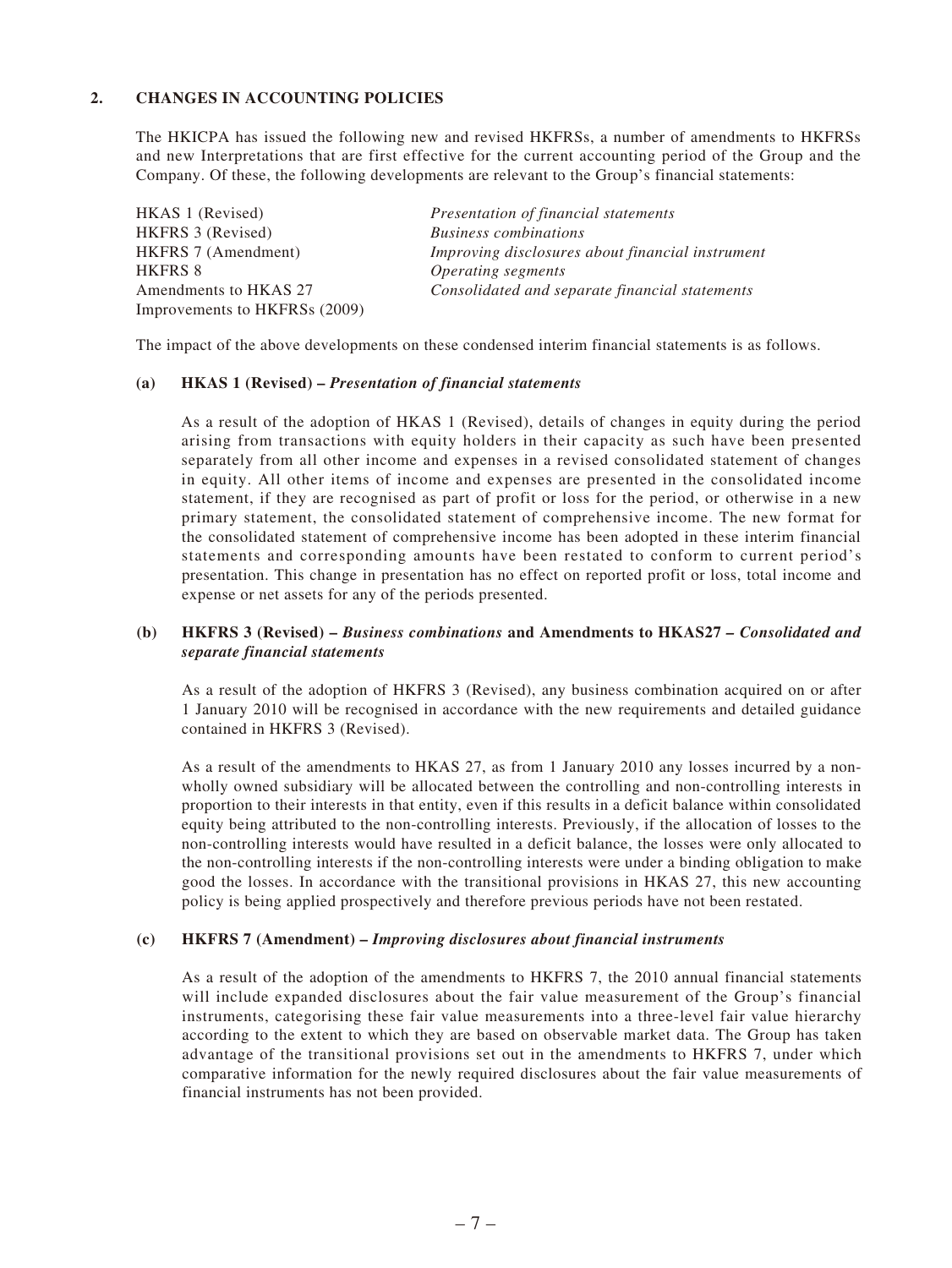#### **(d) HKFRS 8 –** *Operating segments*

HKFRS 8 requires segment disclosure to be based on the way the Group's chief operating decision maker regards and manages the Group, with the amounts reported for each reportable segment being the measures reported to the Group's chief operating decision maker for the purposes of assessing segment performance and making decisions about operating matters. This contrasts with the presentation of segment information in prior periods which was based on a disaggregation of the Group's financial statements into segments based on related activities and on geographical areas. The adoption of HKFRS 8 has resulted in the presentation of segment information in a manner that is more consistent with internal reporting provided to the Group's senior executive management. Corresponding amounts have been provided on a basis consistent with the revised segment information.

The Group has assessed the impact of the adoption of the new/revised HKFRSs and the amendments and considered that there was no significant impact to the Group's results and financial position.

### **3 Segment reporting**

The Group manages its businesses by geography. Upon its first time adoption of HKFRS 8, *Operating segments* and in a manner consistent with the way in which information is reported internally to the Group's most senior executive management for the purposes of resources allocation and performance assessment, the Group has presented the following reportable segments. No operating segments have been aggregated to form the reportable segments, which are as follows:

- Hong Kong
- Mainland China
- – Taiwan
- Singapore

The results of the Group's revenue from external customers for entities located in Hong Kong, Mainland China, Taiwan and Singapore are set out in the table below.

Each of the above reportable segment primarily derive their revenue from film exhibition, film and video distribution, film and television programme production, provision of advertising and consultancy services. For the purposes of assessing segment performance and allocating resources between segments, the Group's senior executive management monitors the revenue and results attributable to each reportable segment on the following bases:

#### **Segment revenue and results**

Revenue is allocated to the reporting segment based on the local entities' location of external customers. Expenses are allocated to the reportable segments with reference to sales generated by those segments and the expenses incurred by those geographical locations or which otherwise arise from the depreciation and amortisation of assets attributable to those segments.

The measure used for reporting segment profit is operating profit after tax.

In addition to receiving segment information concerning operating profit after tax, management is provided with segment information concerning revenue.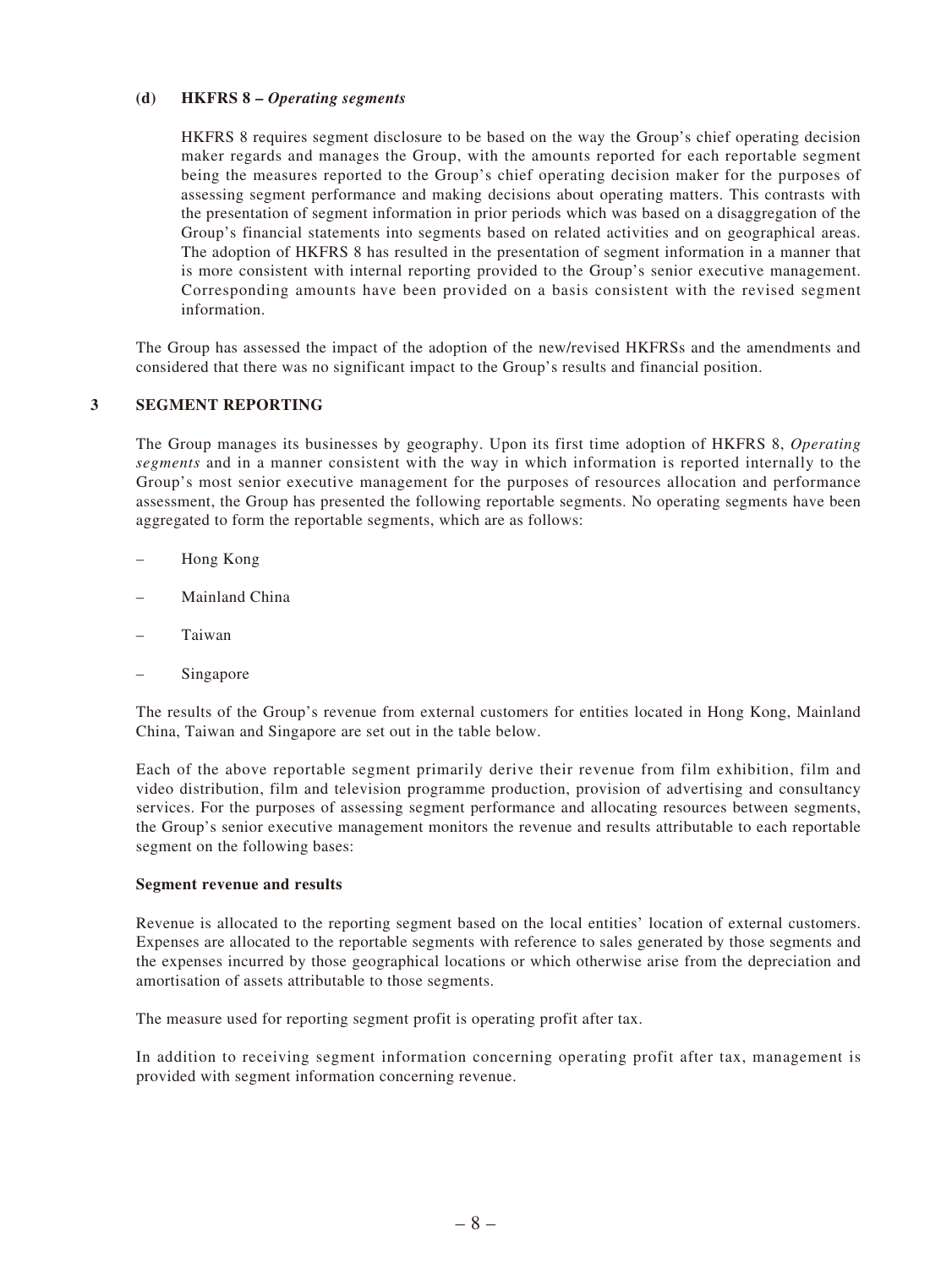Segment information regarding the Group's revenue and results by geographical market is presented below:

|                                           | Six months ended 30 June (unaudited) |          |                                 |          |                 |           |                 |              |                 |          |
|-------------------------------------------|--------------------------------------|----------|---------------------------------|----------|-----------------|-----------|-----------------|--------------|-----------------|----------|
|                                           | <b>Hong Kong</b>                     |          | <b>Mainland China</b><br>Taiwan |          |                 | Singapore |                 | Consolidated |                 |          |
|                                           | 2010                                 | 2009     | 2010                            | 2009     | 2010            | 2009      | 2010            | 2009         | 2010            | 2009     |
|                                           | <b>HK\$'000</b>                      | HK\$'000 | <b>HK\$'000</b>                 | HK\$'000 | <b>HK\$'000</b> | HK\$'000  | <b>HK\$'000</b> | HK\$'000     | <b>HK\$'000</b> | HK\$'000 |
| Segment revenue:                          |                                      |          |                                 |          |                 |           |                 |              |                 |          |
| Revenue from external customers           |                                      |          |                                 |          |                 |           |                 |              |                 |          |
| - Exhibition                              | 101,162                              | 77,542   | 85,765                          | 31,815   | 139,594         | 105,324   | 151,498         | 127,808      | 478,019         | 342,489  |
| - Distribution and production             | 32,027                               | 32,934   | 6,366                           | 1,124    | 2,697           | 4,078     | 5,766           | 5,823        | 46,856          | 43,959   |
| Reportable segment revenue                | 133,189                              | 110,476  | 92,131                          | 32,939   | 142,291         | 109,402   | 157,264         | 133,631      | 524,875         | 386,448  |
| Reportable segment (loss)/profit          | (5, 547)                             | 1,504    | (3,488)                         | (1,504)  | 15,771          | 6,929     | 21,644          | 15,902       | 28,380          | 22,831   |
| <b>Reconciliation - Revenue</b>           |                                      |          |                                 |          |                 |           |                 |              |                 |          |
| Reportable segment revenue                |                                      |          |                                 |          |                 |           |                 |              | 524,875         | 386,448  |
| Elimination of intra-segment revenue      |                                      |          |                                 |          |                 |           |                 |              | (8,068)         | (4,818)  |
| Other income                              |                                      |          |                                 |          |                 |           |                 |              | (39,293)        | (30,253) |
| Others                                    |                                      |          |                                 |          |                 |           |                 |              | (122)           | (2,791)  |
|                                           |                                      |          |                                 |          |                 |           |                 |              | 477,392         | 348,586  |
| Reconciliation - Profit before taxation   |                                      |          |                                 |          |                 |           |                 |              |                 |          |
| Reportable profit from external customers |                                      |          |                                 |          |                 |           |                 |              | 28,380          | 22,831   |
| Unallocated operating expenses, net       |                                      |          |                                 |          |                 |           |                 |              | (2, 858)        | (14,368) |
| Non-controlling interests                 |                                      |          |                                 |          |                 |           |                 |              | 1,033           | 244      |
| Income tax                                |                                      |          |                                 |          |                 |           |                 |              | 12,398          | 5,547    |
| Profit before taxation                    |                                      |          |                                 |          |                 |           |                 |              | 38,953          | 14,254   |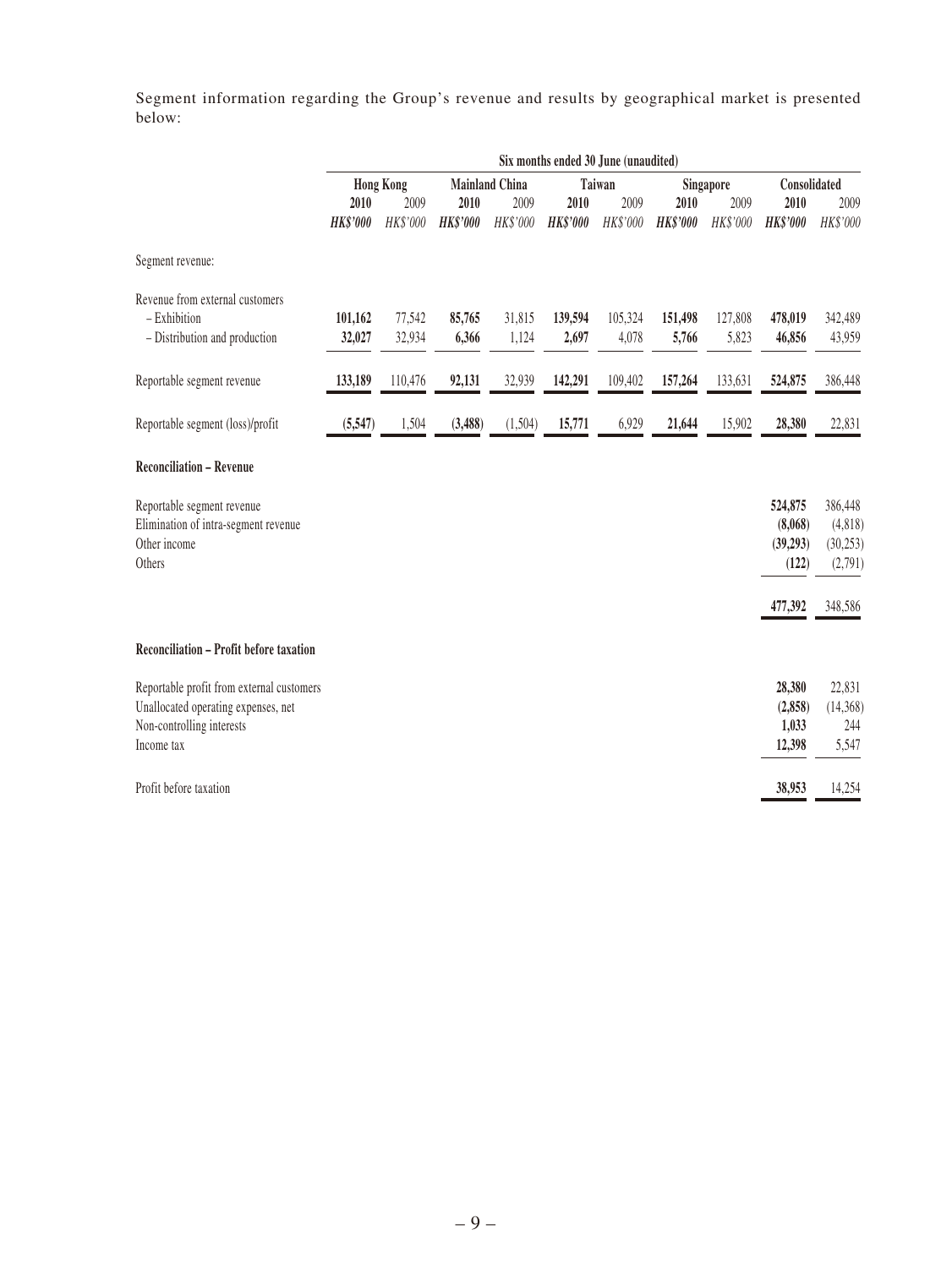### **4 Profit for the period**

Profit for the period is arrived at after charging/(crediting):

|     |                                                                | Six months<br>ended<br>30 June 2010<br><b>HK\$'000</b><br>(Unaudited) | Six months<br>ended<br>30 June 2009<br>HK\$'000<br>(Unaudited) |
|-----|----------------------------------------------------------------|-----------------------------------------------------------------------|----------------------------------------------------------------|
| (a) | <b>Finance costs</b>                                           |                                                                       |                                                                |
|     | Interest on bank loans<br>- wholly repayable within five years | 1,808                                                                 | 40                                                             |
|     | - wholly repayable after five years                            | 287                                                                   |                                                                |
|     | Interest on convertible note                                   | 276                                                                   |                                                                |
|     | Interest on loans from joint venture partners                  |                                                                       | 6                                                              |
|     |                                                                | 2,371                                                                 | 46                                                             |
| (b) | Other items                                                    |                                                                       |                                                                |
|     | Cost of inventories                                            | 14,625                                                                | 10,441                                                         |
|     | Cost of services provided                                      | 189,872                                                               | 127,273                                                        |
|     | Depreciation                                                   | 32,224                                                                | 22,792                                                         |
|     | Amortisation of prepaid land lease payments                    | 388                                                                   | 376                                                            |
|     | Amortisation of film rights                                    | 17,924                                                                | 22,232                                                         |
|     | Reversal of impairment loss on trade and other receivables     | (154)                                                                 | (170)                                                          |
|     | Loss on disposal of property, plant and equipment              | 1,892                                                                 | 674                                                            |
|     | Exchange (gain)/loss, net                                      | (906)                                                                 | 2,447                                                          |
|     | Interest income from bank deposits                             | (1,063)                                                               | (1, 595)                                                       |

### **(c) Other net income**

Included in the other net income of HK\$27,448,000 for the six months ended 30 June 2010, there was a gain on settlement of a claim and provision of consultancy service of HK\$26,542,000 as set out below.

During the eighteen months ended 31 December 2009, a subsidiary of the Group was engaged in litigation for breach of lease agreement and claim for damages against the landlord (the "Landlord") in Mainland China. On 14 January 2010, the Group reached an agreement with the Landlord and received a sum of RMB28,800,000 (approximately HK\$32,832,000) in February 2010 (before deducting incidental expenses) in respect of the settlement and the provision of consultancy service. The net sum of approximately HK\$26,542,000 and corresponding tax expense of approximately HK\$5,200,000 have been credited and charged to the consolidated income statement for the six months ended 30 June 2010 respectively. The obligations of both the Group and the Landlord in respect of the lease were discharged and the legal claim against the Landlord was dismissed accordingly.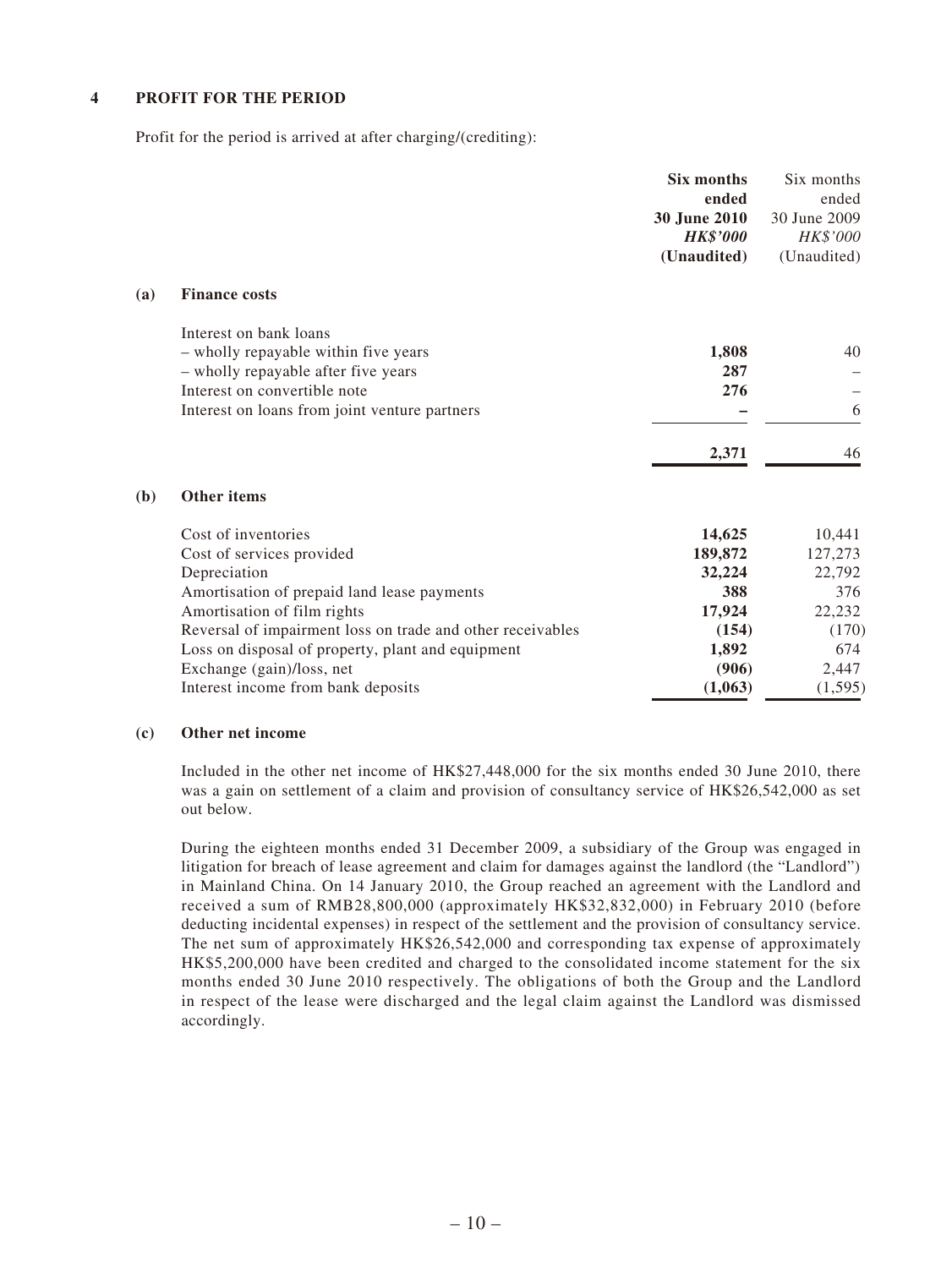### **5 Income tax**

Taxation in the consolidated income statement represents:

|                                                    | Six months<br>ended<br>30 June 2010<br><b>HK\$'000</b><br>(Unaudited) | Six months<br>ended<br>30 June 2009<br>HK\$'000<br>(Unaudited) |
|----------------------------------------------------|-----------------------------------------------------------------------|----------------------------------------------------------------|
| Group                                              |                                                                       |                                                                |
| Current income tax                                 |                                                                       |                                                                |
| Provision for overseas tax                         | 6,098                                                                 | 197                                                            |
| (Over)/under-provision in respect of prior periods | (20)                                                                  | 49                                                             |
|                                                    | 6,078                                                                 | 246                                                            |
| Jointly controlled entities                        |                                                                       |                                                                |
| Current income tax                                 |                                                                       |                                                                |
| Provision for overseas tax                         | 9,730                                                                 | 5,707                                                          |
| Over-provision in respect of prior periods         | (3,507)                                                               |                                                                |
|                                                    | 6,223                                                                 | 5,707                                                          |
| Deferred tax - overseas                            |                                                                       |                                                                |
| Origination and reversal of temporary differences  | 97                                                                    | (406)                                                          |
|                                                    | 6,320                                                                 | 5,301                                                          |
|                                                    | 12,398                                                                | 5,547                                                          |

The provision for Hong Kong Profits Tax for 2010 is calculated at 16.5% (2009: 16.5%) of the estimated assessable profits for the period.

Taxation for overseas subsidiaries and jointly controlled entities is charged at the appropriate current rates of taxation ruling in the relevant countries.

### **6 Earnings per share**

### **(a) Basic earnings per share**

The calculation of basic earnings per share is based on the profit attributable to equity holders of the Company of HK\$25,522,000 (2009: HK\$8,463,000) and the weighted average number of 2,440,460,204 ordinary shares (2009: 1,832,739,900 ordinary shares after adjusting for the subdivision of shares in November 2009) in issue during the period.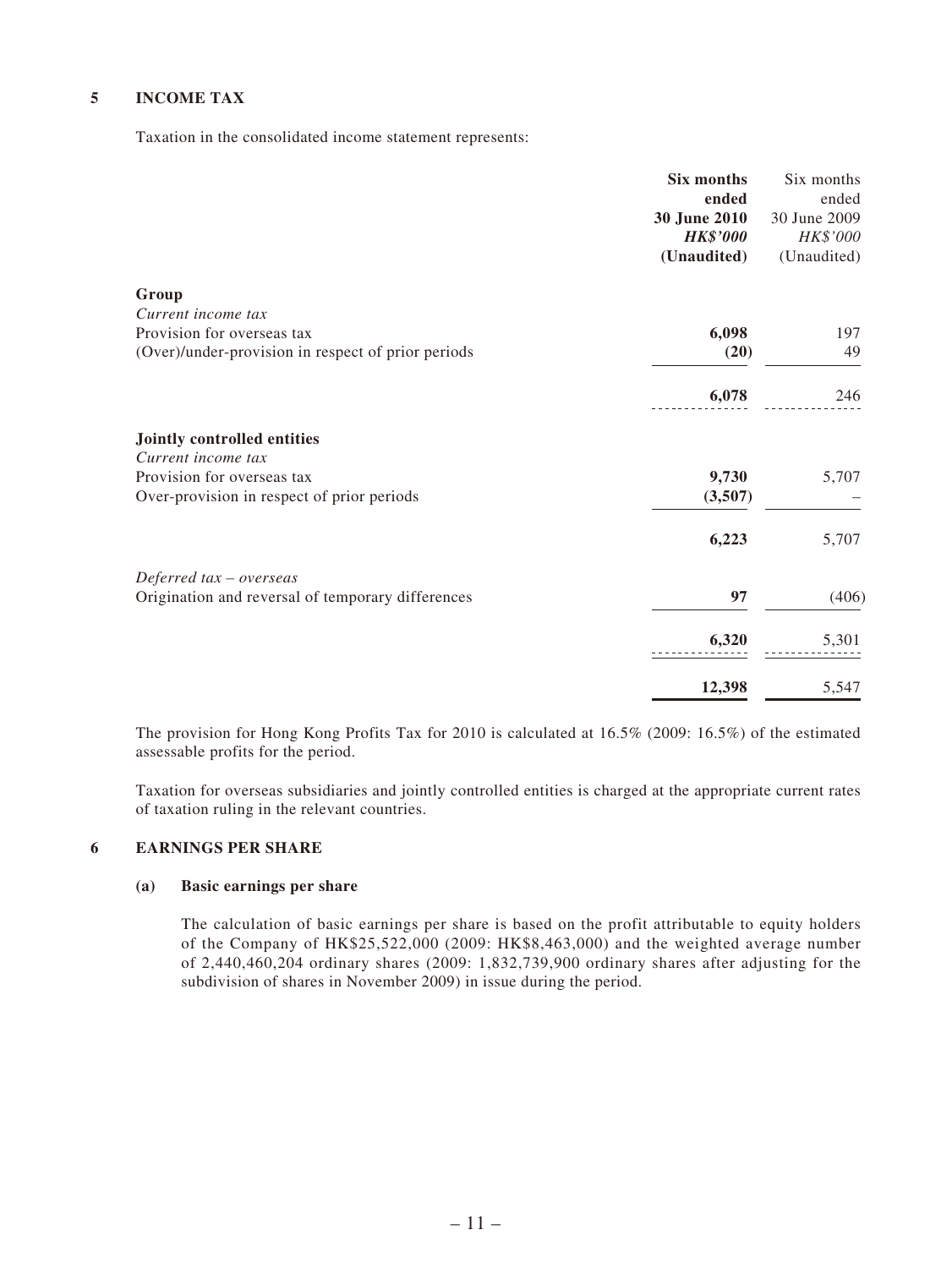### **(b) Weighted average number of ordinary shares (basic and diluted)**

|                                                                                                                                                                     | 2010<br>Number of<br>shares               | 2009<br>Number of<br>shares |
|---------------------------------------------------------------------------------------------------------------------------------------------------------------------|-------------------------------------------|-----------------------------|
| <b>Shares</b>                                                                                                                                                       |                                           |                             |
| Issued ordinary shares as at 1 January<br>Effect of shares placed<br>Effect of share options exercised                                                              | 2,199,739,900<br>238,563,536<br>2,156,768 | 1,832,739,900               |
| Weighted average number of ordinary shares<br>(basic) at 30 June                                                                                                    |                                           | 2,440,460,204 1,832,739,900 |
| Effect of dilution – weighted average number of<br>ordinary shares:                                                                                                 |                                           |                             |
| Effect of deemed issue of shares under the Company's<br>share option scheme ( <i>note</i> $(1)$ )<br>Effect of conversion of convertible note ( <i>note</i> $(2)$ ) | 55,559,005<br>26,698,224                  |                             |
| Weighted average number of ordinary shares (diluted)<br>at 30 June                                                                                                  |                                           | 2,522,717,433 1,832,739,900 |

#### *Notes:*

- (1) The share options had no diluting effect on the basic earnings per share for the prior period as the exercise price of the Company's outstanding share options was higher than the average market price of the Company's ordinary shares.
- (2) There was no convertible note outstanding for the prior period.

#### **(c) Diluted earnings per share**

The calculation of diluted earnings per share is based on the profit attributable to equity holders of the Company of HK\$25,798,000 (2009: HK\$8,463,000) and the weighted average number of 2,522,717,433 ordinary shares (2009: 1,832,739,900 ordinary shares after adjusting for the subdivision of shares in November 2009), calculate as follows:

|                                                         | Six months          | Six months   |
|---------------------------------------------------------|---------------------|--------------|
|                                                         | ended               | ended        |
|                                                         | <b>30 June 2010</b> | 30 June 2009 |
|                                                         | <b>HK\$'000</b>     | HK\$'000     |
|                                                         | (Unaudited)         | (Unaudited)  |
| Profit attributable to equity holders                   | 25,522              | 8,463        |
| After tax effect of effective interest on the liability |                     |              |
| component of convertible note                           | 276                 |              |
| Profit attributable to equity holders (diluted)         | 25,798              | 8,463        |
|                                                         |                     |              |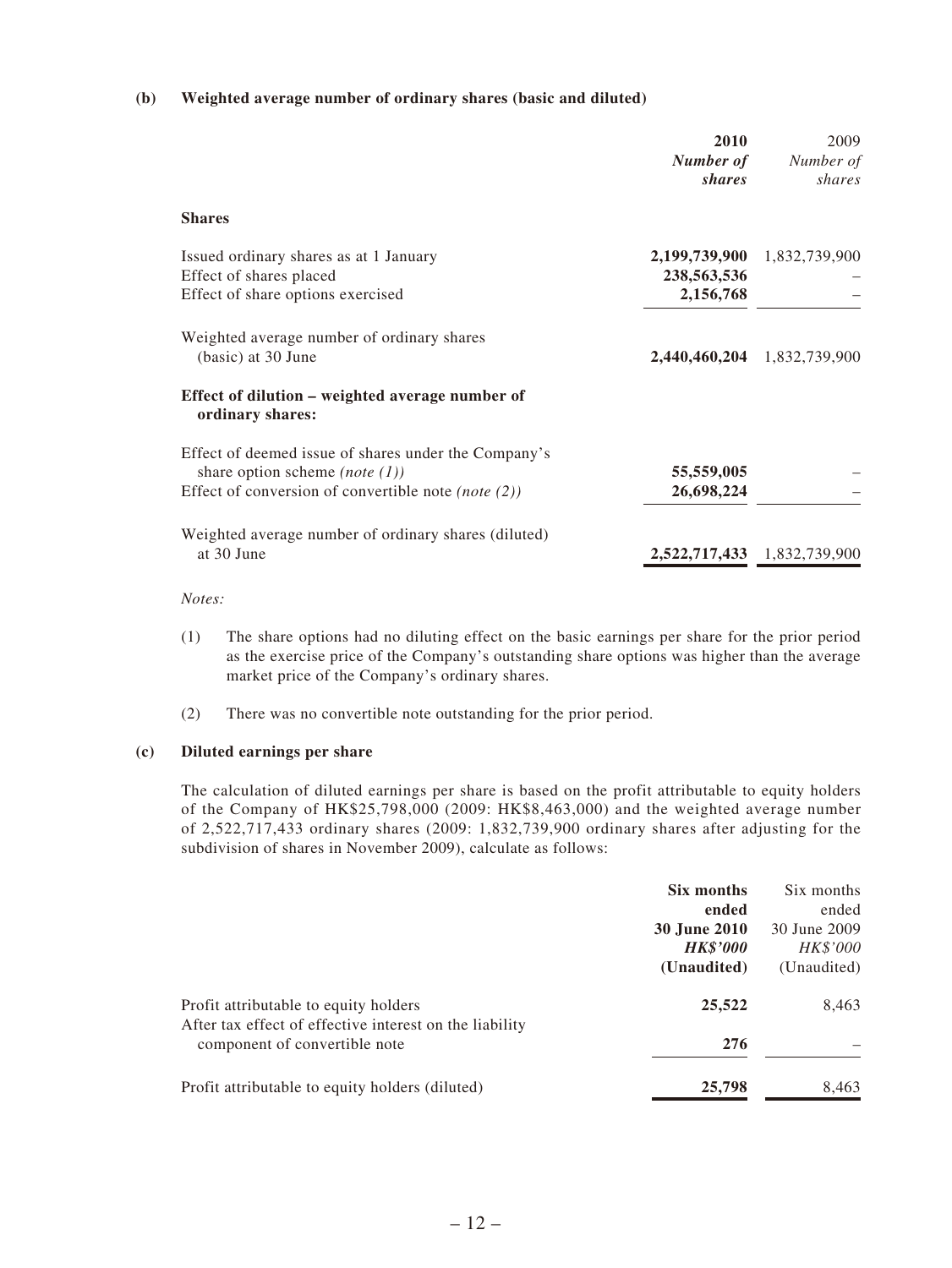### **7 Trade receivables**

The Group usually grants credit periods ranging from one to three months. Each customer has a credit limit and overdue balances are regularly reviewed by management.

The ageing analysis of trade receivables (net of allowance for doubtful debts by transaction date) as at the end of the reporting date:

|                       | As at           | As at       |
|-----------------------|-----------------|-------------|
|                       | 30 June         | 31 December |
|                       | 2010            | 2009        |
|                       | <b>HK\$'000</b> | HK\$'000    |
|                       | (Unaudited)     | (Audited)   |
| Current to 3 months   | 21,704          | 34,906      |
| Within 4 to 6 months  | 886             | 1,716       |
| Within 7 to 12 months | 1,220           | 167         |
|                       | 23,810          | 36,789      |

### **8 Trade payables**

The ageing analysis of trade payables as at the end of the reporting date:

|                       | As at           | As at       |
|-----------------------|-----------------|-------------|
|                       | 30 June         | 31 December |
|                       | 2010            | 2009        |
|                       | <b>HK\$'000</b> | HK\$'000    |
|                       | (Unaudited)     | (Audited)   |
| Current to 3 months   | 67,895          | 83,832      |
| Within 4 to 6 months  | 582             | 8,735       |
| Within 7 to 12 months | 8,315           | 821         |
| Over 1 year           | 4,929           | 4,110       |
|                       | 81,721          | 97,498      |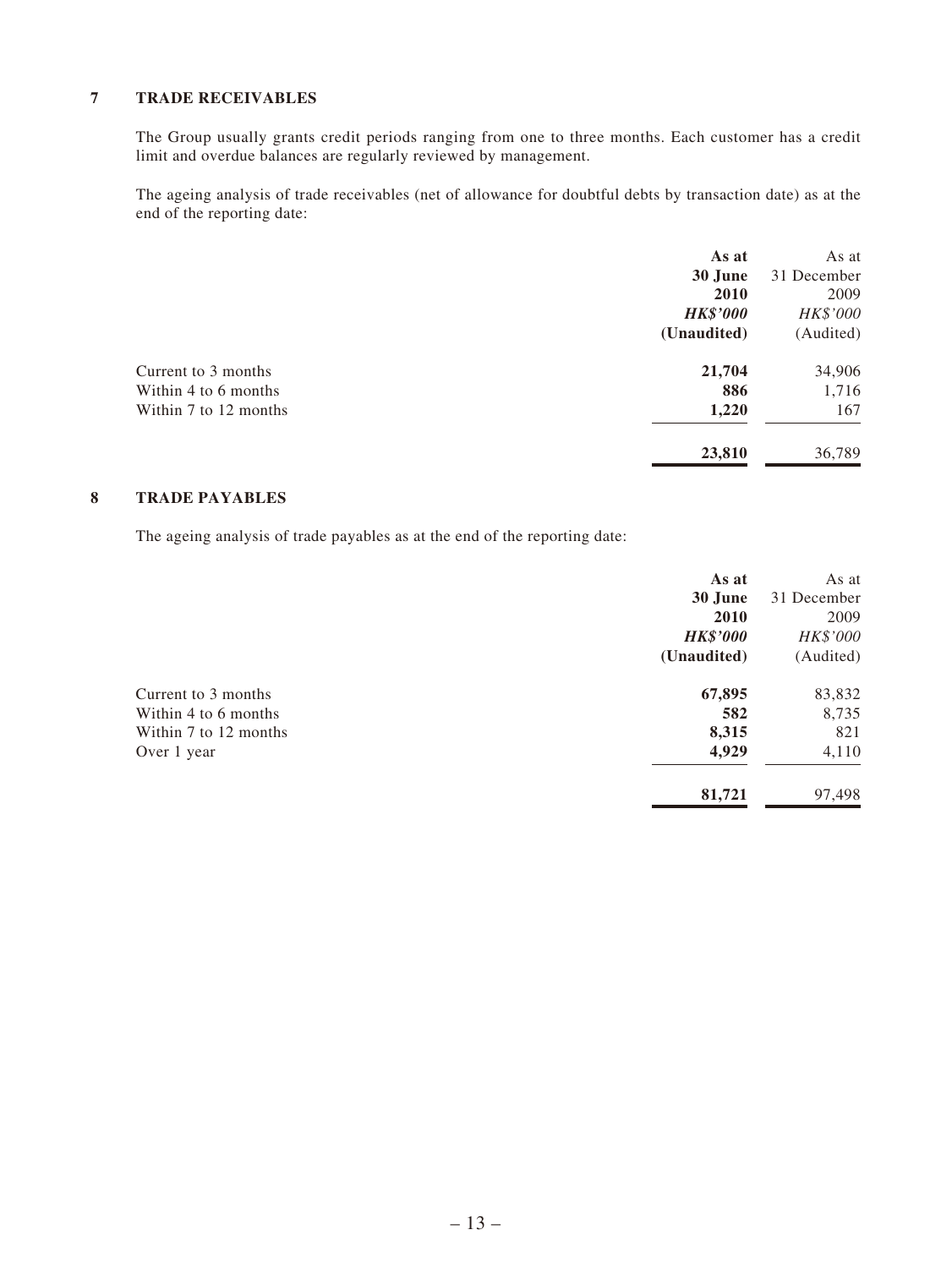# **INTERIM DIVIDEND**

The Board does not recommend the payment of an interim dividend for the six months ended 30 June 2010.

# **MANAGEMENT DISCUSSION AND ANALYSIS**

# **OPERATION AND FINANCIAL REVIEW**

The Group reported profit attributable to shareholders of HK\$25.5 million for the 6 months ended 30 June 2010 (30 June 2009: HK\$8.5 million). The Group's revenue rose to HK\$477 million, representing a growth of 37% over HK\$349 million recorded for the same period of last year. Gross profit, with margin maintaining at about 53%, was HK\$255 million (30 June 2009: HK\$189 million). Operating profit before tax amounted to HK\$41.3 million, substantially increased by 189% as compared with HK\$14.3 million of the same period of last year. Such improvements were attributable to maiden contribution from new cinemas opened in different regions by the Group, and also to the overwhelming response to premium-priced 3D movies during the reporting period. For the 6 months ended 30 June 2010, the Group spent approximately HK\$14 million for expansion and development of cinema projects in Mainland China and such development costs were charged to the income statement during the reporting period. The Group believed such expenses were pre-requisite of positive economic benefits in the coming years. On the other hand, the Group received a sum of settlement of legal dispute on a lease agreement and provision of consultancy service in relation to a cinema site in Beijing and recorded an amount of HK\$26.5 million (net of related expense) as other income and corresponding tax expense of HK\$5.2 million for the reporting period. In February 2010, the Group completed a top-up placing of 340,000,000 new shares and raised net receipt of approximately HK\$314 million, that has strengthened our financial position for our aggressive business expansion plan in Mainland China, including any potential merger and acquisition opportunities.

During the reporting period, major Hollywood blockbuster titles were *Avatar, Alice In Wonderland, Iron Man 2* and *Clash Of The Titans* and major Chinese blockbuster titles were *Ip Man 2, 72 Tenants Of Prosperity* and *Echoes Of The Rainbow*. The Group continues to be a major and leading cinema operator in Asia, operating 29 cinemas with 229 screens across Hong Kong, Mainland China, Taiwan and Singapore. In the months to come, the Group will continue expanding our cinema portfolio in the regions, particularly in Mainland China.

In January 2010, the Group completed the acquisition from independent third parties of two cinemas located in Beijing and Jingdezhen with 11 screens in total, together with several lease agreements signed for new cinemas in Mainland China. The acquisition brings strategic value to the Group for the expansion of exhibition business in Mainland China. In addition, the Group opened a new cinema in Beijing in June 2010.

During the reporting period, the Group celebrated the 40th anniversary with its remarkable achievements in the film industry. In addition, the Group was the first and only cinema operator bringing live 3D World Cup to audiences in Hong Kong.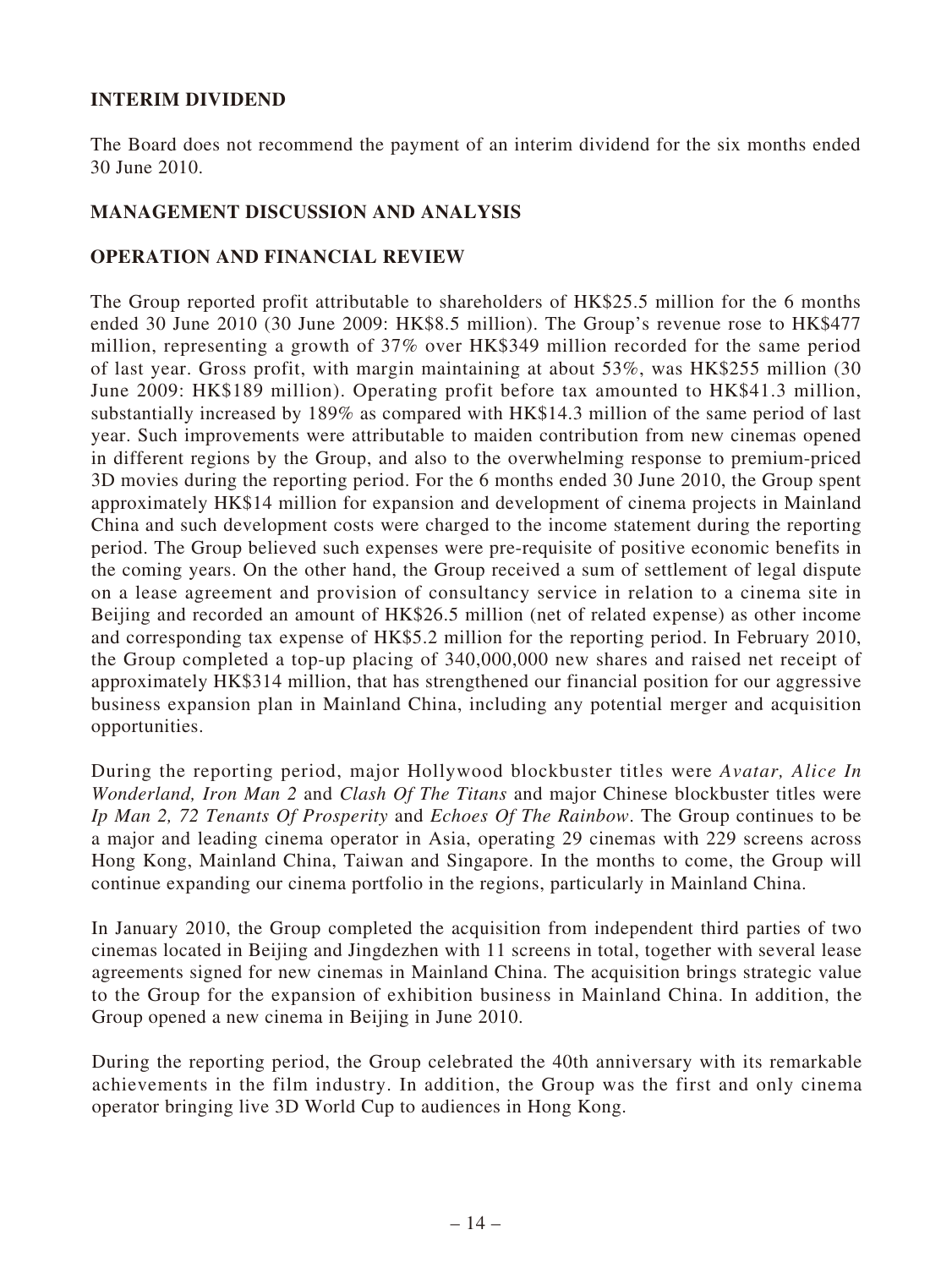# **BUSINESS REVIEW**

# **Film Exhibition**

The Group's 29 cinemas served nearly 12 million guests during the 6 months ended June 2010, and gross box office income on a full and aggregated basis, was registered at HK\$645 million (30 June 2009: HK\$462 million). This was strongly supported by the Group's pioneering commitment in digitalization. Over 35% of the Group's screens are currently installed with digital equipment. Digital conversion not only enables high quality exhibition with non-degradable prints and piracy control, and more importantly, it improves operational efficiency and allows new programming opportunities, such as premium digital 3D films.

# **OPERATING STATISTICS OF THE GROUP'S CINEMAS**

*(FOR THE 6 MONTHS ENDED 30 JUNE 2010)*

|                                | <b>Mainland</b><br>China | Hong<br>Kong | Taiwan | <b>Singapore</b> |
|--------------------------------|--------------------------|--------------|--------|------------------|
| Number of cinemas <sup>#</sup> |                          |              |        |                  |
| Number of screens <sup>#</sup> | 38                       | 33           | 85     | 73               |
| Admissions (million)           | 1.3                      | 1.4          | 4.8    | 4.4              |
| Average ticket price (HK\$)    | 51                       | 62           | 57     | 49               |

as of end June 2010

### *Hong Kong*

For the 6 months ended 30 June 2010, Hong Kong market as a whole recorded a box office receipts of HK\$662 million (30 June 2009: HK\$553 million). With maiden contribution from two new multiplexes, GH Citywalk and GH Whampoa, which were both opened in December 2009, the Group's cinemas in Hong Kong achieved theatre takings of HK\$86 million (30 June 2009: HK\$67 million) and maintained a market share of 13% during the reporting period.

# *Mainland China*

For the 6 months ended 30 June 2010, box office receipts of urban area totaled RMB4,840 million in Mainland China, reflecting increasing demand for high quality movie experience, for instance, the 3D blockbuster *Avatar*. Admissions of the Group's multiplexes in Mainland China amounted to nearly 1.3 million (30 June 2009: 0.4 million) and gross theatre takings totaled RMB63 million (30 June 2009: RMB22 million). The Group's GH-MIXC cinema in Shenzhen performed surpassingly and recorded a strong 85% growth in box office during the reporting period as compared with the same period of last year. Its box office ranked in top 3 among the cinemas in Mainland China and possessed 17% market share in Shenzhen in the first half year of 2010.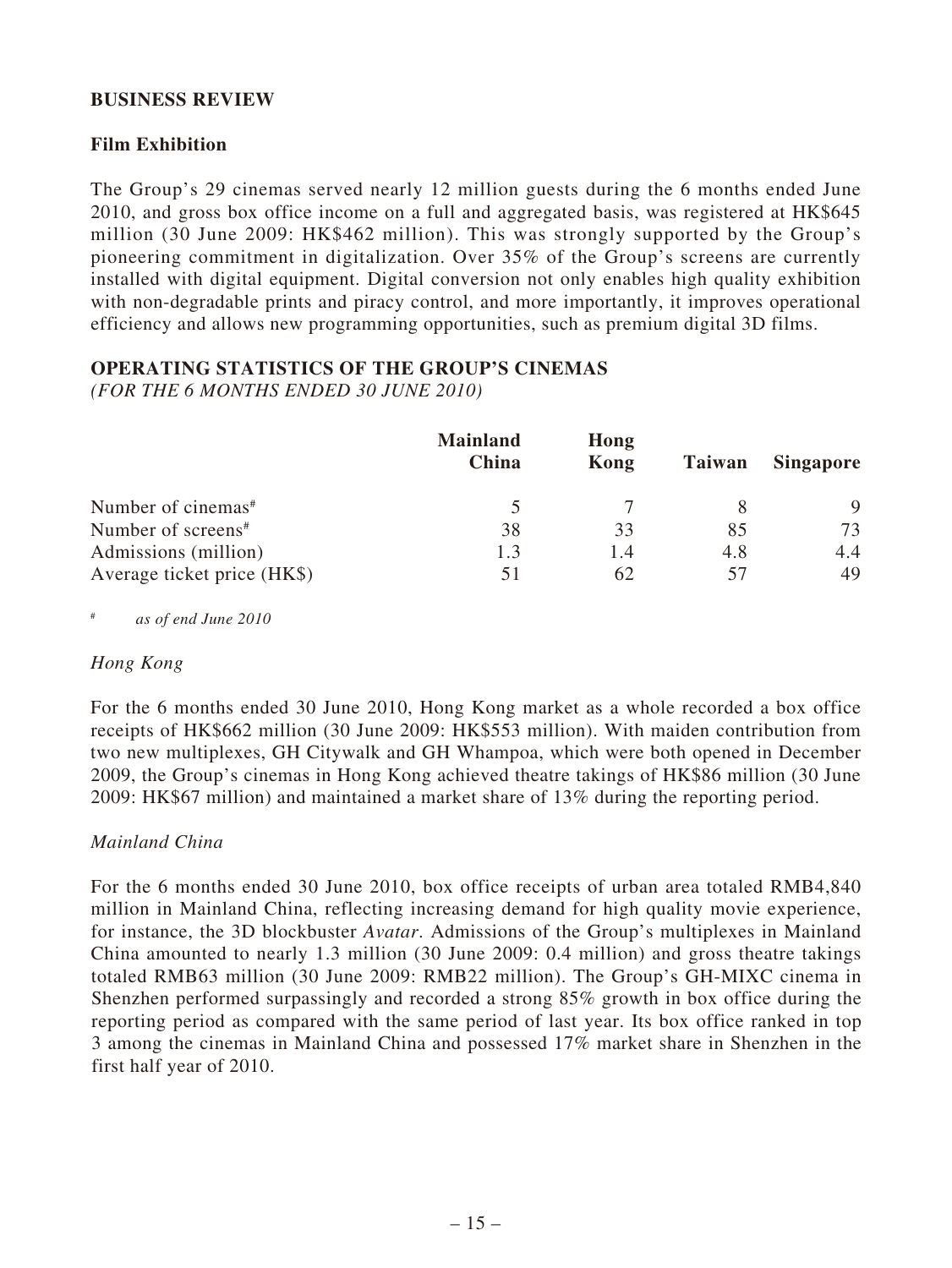The Group completed the acquisition of Jingdezhen Meilin cinema with 6 screens and Beijing Shangdi Meilin cinema with 5 screens in early January 2010. Separately, the Group opened a new cinema with 6 screens in Beijing, namely, Beijing One Mall cinema, in June 2010. As of end 30 June 2010, the Group operated 5 cinemas with 38 screens in Mainland China. A number of new GH-cinemas are in the pipeline across many other major cities in Mainland China, including Wuhu, Wuxi, Guangzhou, Nanchang, Chongqing, Chengdu, Shenyang, Dongguan, Hefei, Shangrao, Huizhou and Xian, and more will come in the months ahead.

# *Taiwan*

With the opening of the new 9-plex with about 1,800 seats at Taipei Q Square in December 2009, and the addition of one IMAX screen in Kaohsiung in April 2010, the Group's 35.71%-owned Vie Show recorded a significant 30% growth in admission for the 6 months ended 30 June 2010, as compared with the same period of last year, and generated NTD1,129 million in gross theatre takings (30 June 2009: NTD 782 million). In Taipei City, Vie Show increased its market share to 36% for the reporting period from 30% a year ago. The Group's share of net profit for the reporting period from Vie Show rose remarkably to HK\$16 million compared with HK\$7 million for the same period of last year. This was mainly attributable to continuing excellent performance of 3D movies, which becomes a big hit in Taiwan, and partly to reduction of corporate income tax rate by 3% to 17%.

# *Singapore*

Singapore box office receipts totaled S\$89 million for the 6 months ended 30 June 2010. Our 50%-owned "Golden Village" cinema circuit remains the brand of choice for cinema goers in Singapore and has maintained its leading position with a market share of 44% despite intensified competition during the reporting period by reporting a gross theatre takings of S\$39 million (30 June 2009: S\$34 million). The Group shared a net profit of HK\$21 million for the reporting period, significantly up from HK\$15 million for the same period of last year. The good results was attributable to a wide variety of titles and blockbusters shown, higher ticket price from 3D titles and higher directory advertising and marketing campaign carried out during the period.

# **Film Distribution and Production**

For the 6 months ended 30 June 2010, the Group's film distribution and production business reported segment revenue of HK\$47 million (30 June 2009: HK\$44 million). During the period, the Group remained a leader in Hong Kong and Singapore in the distribution and marketing of theatrical films to cinemas, and of follow-on releases to VCD/DVD, pay and free television markets in respective markets, and including some overseas.

# *Hong Kong*

As a distributor for both Chinese and non-Chinese language films in Hong Kong, the Group held a 5% market share in terms of box office receipts. During the period, the Group distributed and marketed 18 films in Hong Kong. As for the Group's film library of approximately 130 Chinese film titles for worldwide distribution, it continued to contribute steady income, which amounted to approximately HK\$5.3 million, to the Group.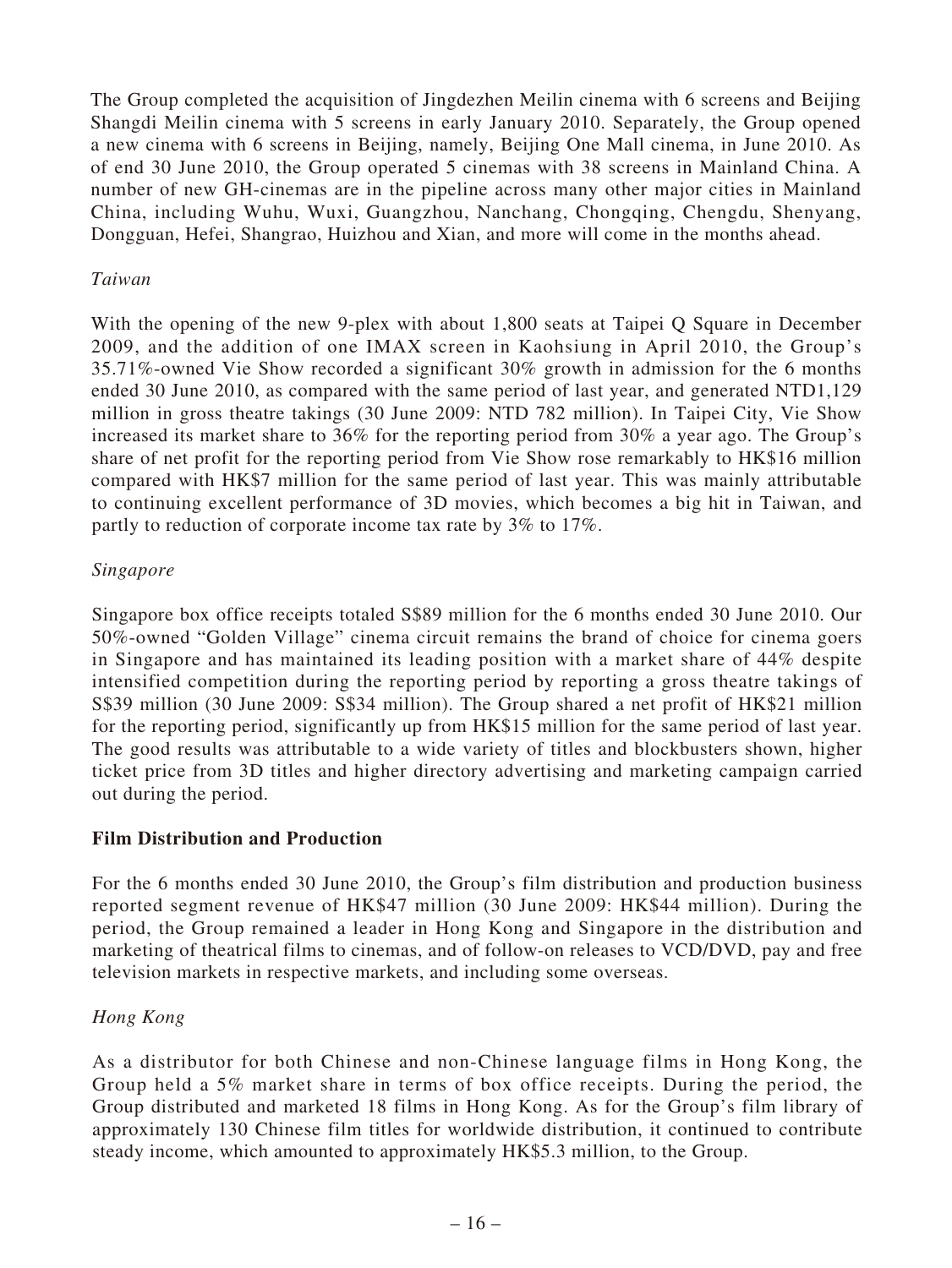# *Mainland China*

In October 2009, the Group acquired Beijing Chengtian Zhihong ("Acquired Business"), which is a Chinese-language film and television programme producer and distributor. Although the Acquired Business has yet to generate significant contribution to the Group, it provides indispensable support on the Group's distribution business in Mainland China. Currently, production of several self-produced and invested films and television programmes are in progress. With the release of these new titles, we believe that the Acquired Business would bring fruitful results in the coming years. During the report period, our PRC distribution and production team contributed revenue of HK\$6.4 million to the Group.

# *Taiwan*

Despite numbers of competitive distributors in the territory, our Taiwan distribution team performed fairly well and gained a market share of about 4% in terms of box office receipts through distribution of 22 film titles during the period.

# *Singapore*

Having distributed 48 film titles in Singapore during the period, our Singapore distribution team maintained a market share of about 13% in terms of box office receipts and kept generating steady profit to the Group.

# **PROSPECTS**

The Group has focused in strengthening and growing both the exhibition and distribution networks in territories with higher market potential and better returns, especially in Mainland China. As of 23 August 2010, internal decoration is in progress in 10 cinemas with 77 screens. By end of 2013, the Group expects to operate 38 cinemas with 301 screens in Mainland China based on lease agreements signed as of 23 August 2010, although the number may vary due to the actual handover date, the progress of internal decoration and application of relevant license. Looking ahead, the Group will continue soliciting new lease agreements, cooperating with existing operators to form joint ventures to convert existing old cinemas in prime location to modern multiplexes. The Group will also pursue acquisition opportunities to further expand the Group's screen portfolio network.

Apart from the nascent Mainland China market, the Group is optimistic in respect to the prospects of the whole film industry, as the industry will continue benefiting from premiumpriced 3D products, including films and live shows. In Hong Kong, Singapore and Taiwan, the Group will continuously strengthen its digital and 3D capabilities. The Group has signed lease agreement to open a new cinema near Banciao Station in Taipei in 2011, and is in negotiation to open new cinemas in the rest of Taiwan as well as in Singapore.

Currently, the Group has very strong liquidity and low financial leverage. In order to cope with the rapid expansion, the Group will utilize the available bank loan facility to finance the cinema projects in Mainland China. The management will closely monitor and maintain optimal gearing structure to limit the risk.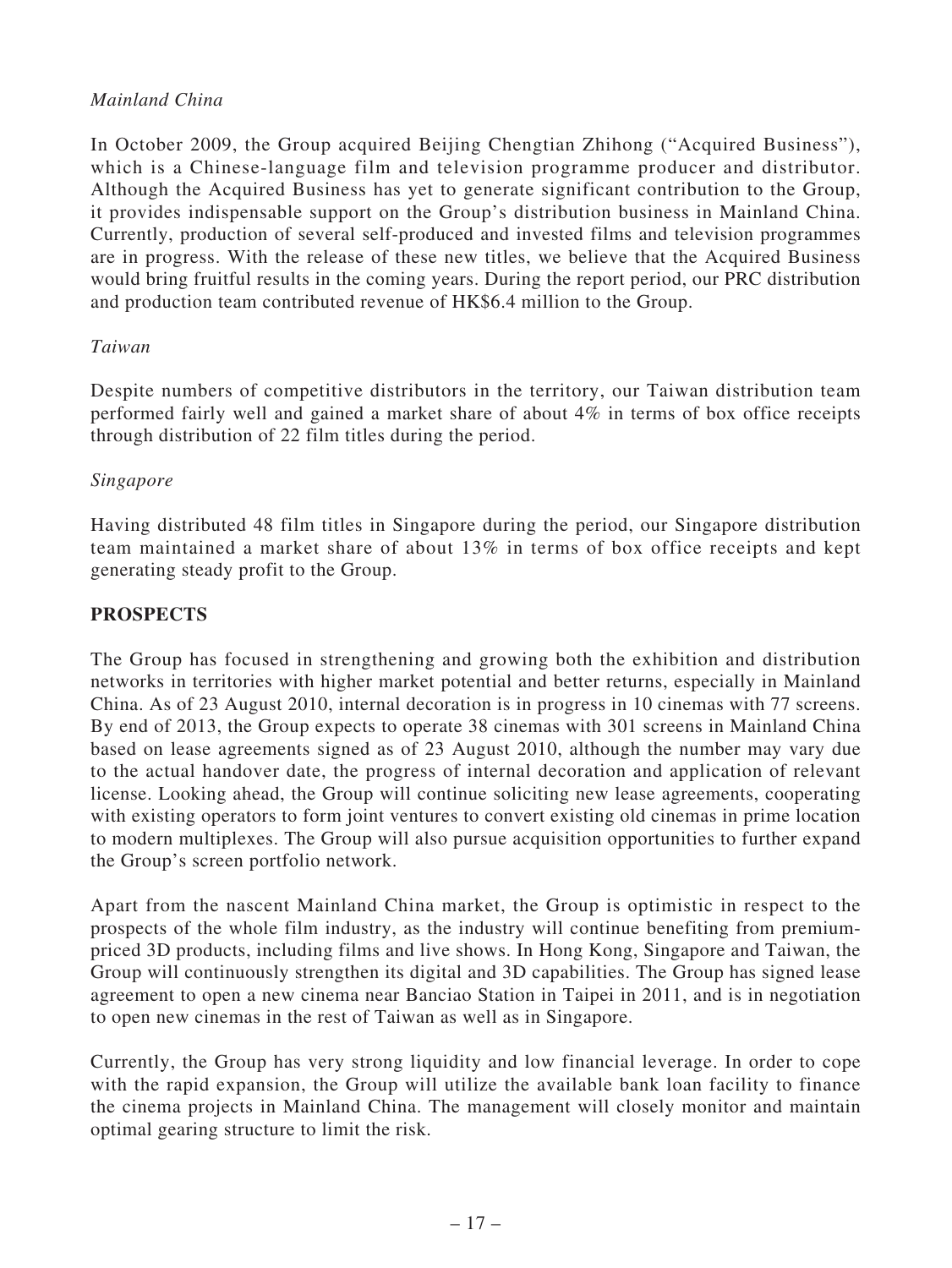# **FINANCIAL RESOURCES AND LIQUIDITY**

In February 2010, the Group raised HK\$314 million (net proceeds) through placing of 340,000,000 shares of HK\$0.10 each at a price of HK\$0.97 per share to not less than six professional, institutional and other investors which were third parties independent of and not connected with any connected person of the Company. The closing price of the shares on the last trading day prior to the date of the placing and subscription agreement was HK\$1.07 per share. The Directors consider that the placing will provide the Company with an opportunity to raise further capital to strengthen the Company's cash position for expansion of its cinema network in Mainland China, while broadening the shareholder's base of the Company. The Directors intend to use the net proceeds for its business expansion in Mainland China (including potential acquisition of sizeable cinema network and forming of joint venture with respective third parties to convert old cinemas into modern multiplex) and working capital.

As at 30 June 2010, the outstanding bank loans amounted to HK\$96 million (31 December 2009: HK\$87 million).

As at 30 June 2010, the Group's cash balance was HK\$799 million (31 December 2009: HK\$518 million), representing an increase of 54% as compared with that of 31 December 2009. As at 30 June 2010, the Group's gearing ratio, calculated on the basis of external borrowings over total assets, was about 6% (31 December 2009: 7%). Management will continue to monitor the gearing structure and make adjustments if necessary in light of changes in the Group's development plan and economic conditions.

The Group's assets and liabilities are principally denominated in Hong Kong dollars except for certain assets and liabilities associated with the investments in Mainland China, Taiwan and Singapore. The overseas joint ventures of the Group are operating in their local currencies and subjected to minimal exchange risk on their own. While for Hong Kong operations, due to the volatility of the currency market, management decided to maintain higher level of deposits in Hong Kong dollars, the pegged US dollars and Renminbi, thus lowering the exposure to exchange risk. The directors will continue to assess the exchange risk exposure, and will consider possible hedging measures in order to minimize the risk at reasonable cost.

The Group did not have any significant contingent liabilities as of 30 June 2010.

### **EMPLOYEES AND REMUNERATION POLICIES**

As at 30 June 2010, the Group had 621 (31 December 2009: 418) permanent employees in Hong Kong and Mainland China. The Group remunerates its employees largely based on industry practice. In addition to salaries, commissions and discretionary bonuses, share options are granted to certain employees based on individual merit. The Group also operates a defined contribution retirement benefits scheme under the Mandatory Provident Fund Schemes Ordinance and as at the balance sheet, there was no forfeited contribution arising from employees leaving the retirement benefit scheme.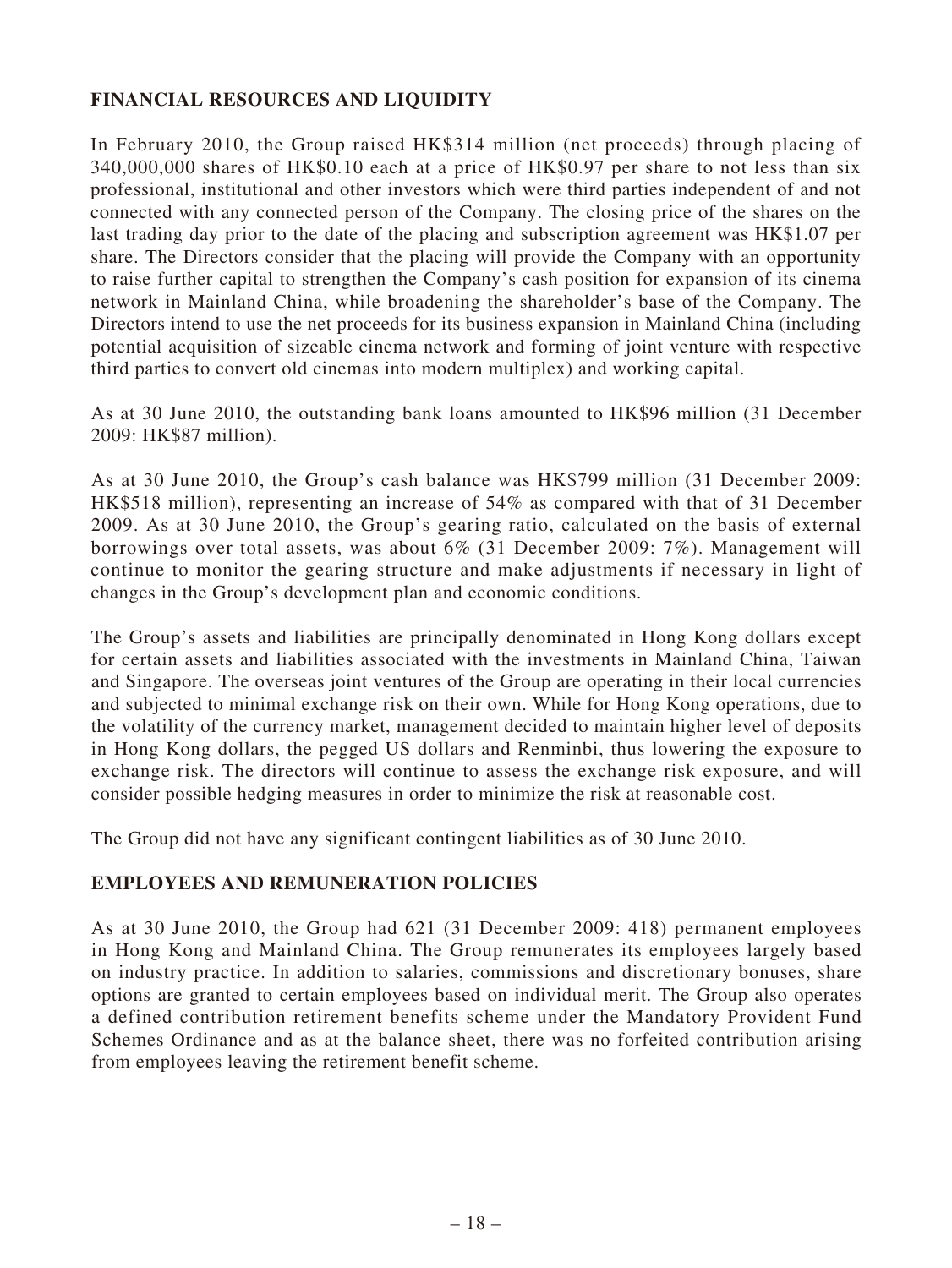# **REVIEW BY AUDIT COMMITTEE**

The audit committee has reviewed with the management of the Company, the accounting principles and practices adopted by the Group and discussed financial reporting matters including a review of the Group's interim financial statements for the six months ended 30 June 2010.

### **CODE ON CORPORATE GOVERNANCE PRACTICES**

The Board of Directors (the "Board") recognises the importance of good corporate governance to maintain the Group's competitiveness and lead to its healthy growth. The Company has taken steps not only to comply with code provision as set out on the Code on Corporate Governance Practices (the "CG Code") as set out in Appendix 14 of the Listing Rules but also to aim at enhancing corporate governance practives of the Group as whole.

For the six months ended 30 June 2010, the Company has complied with the code provisions of CG Code except A.4.1 of CG Code but there are the changes of the Board, summarized as below:

(a) Pursuant to code provision A.4.1.of the CG Code, non-executive Directors of a listed issuer should be appointed for a specific term, subject to re-election.

All non-executive Directors of the Company were not appointed for a specific term but subject to the requirement of retirement by rotation and reelection at least once every three years at the annual general meetings of the Company in accordance with the relevant provisions of the Company's Bye-laws, accomplishing the same purpose as being appointed for a specific term.

(b) Pursuant to code provision A.3 & A.3.2 of the CG Code (and as required by Rule 3.10 of Listing Rules).

The board should have a balance of skills and experience appropriate for the requirements of the business of the issuer. The board should ensure that changes to its composition can be managed without undue disruption. The board should include a balanced composition of executive and non-executive directors (including independent nonexecutive directors) so that there is a strong independent element on the board, which can effectively exercise independent judgement. Non-executive directors should be of sufficient calibre and number for their views to carry weight.

Mr. Masahito Tachikawa resigned as an independent non-execuitive Director with effect from 26 April 2010 and Ms. Wong Sze Wing appointed at the same date due to his resignation.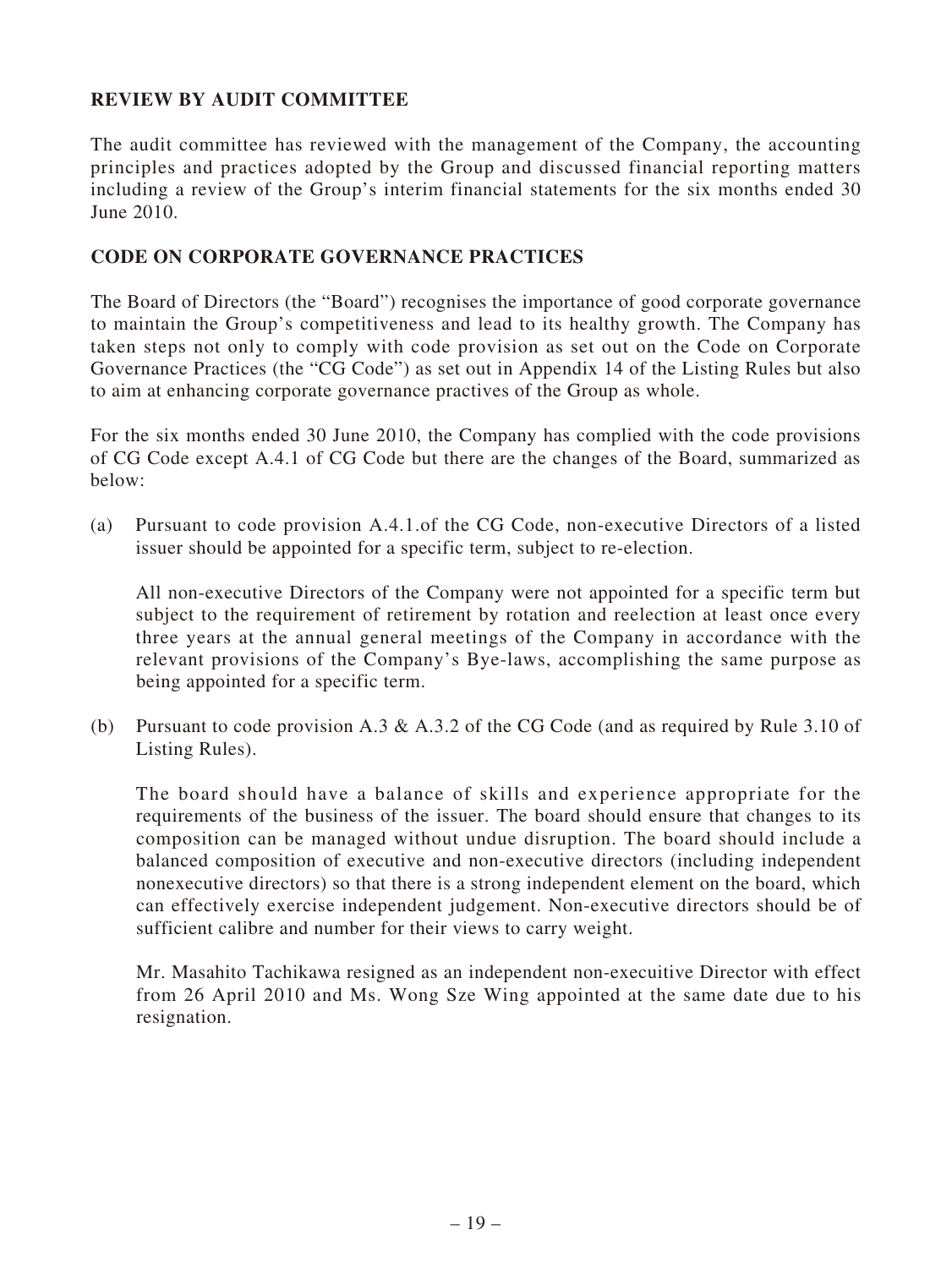(c) Pursuant to code provision B.1.1 of the CG Code, issuers should establish a remuneration committee with specific written terms of reference which deal clearly with its authority and duties. A majority of the members of the remuneration committee should be independent non-executive directors.

The remuneration committee of the Company comprised one executive director and two independent non-executive Director recently: Mr. Wu Kebo, Mr. Leung Man Kit and Ms. Wong Sze Wing. Ms. Wong Sze Wing is appointed as Independent non-executive Director, and the member of remuneration Committee of the Company with effect form 26 April 2010 due to the resignation of Mr. Masahilo Tachikawa. Therefore, the requirement in relation to the composition of the remuneration committee under Code Provision B.1.1 of the CG Practices was fulfilled.

# **PURCHASE, SALE OR REDEMPTION OF LISTED SECURITIES**

Neither the Company nor any of its subsidiaries has purchased, sold or redeemed any of the Company's listed securities during the six months ended 30 June 2010.

# **Model Code**

The Company has adopted its own code on terms on less exciting than those set out in the Model Code of the Listing Rules. The Company has made specific enquiries with all the directors and no directors have confirmed that they had not complied with the requirements set out on the Model Code and the Company's Code for the six months ended 30 June 2010.

# **DISCLOSURE OF INFORMATION ON THE WEBSITE OF THE STOCK EXCHANGE**

All the financial and other related information of the Group for the six months ended 30 June 2010 required by the Listing Rules will be published on the website of the Stock Exchange in due course. An interim report for the six months ended 30 June 2010 containing all the information required by Appendix 16 to the Listing Rules will be dispatched to shareholders of the Company and available on the same website in due course.